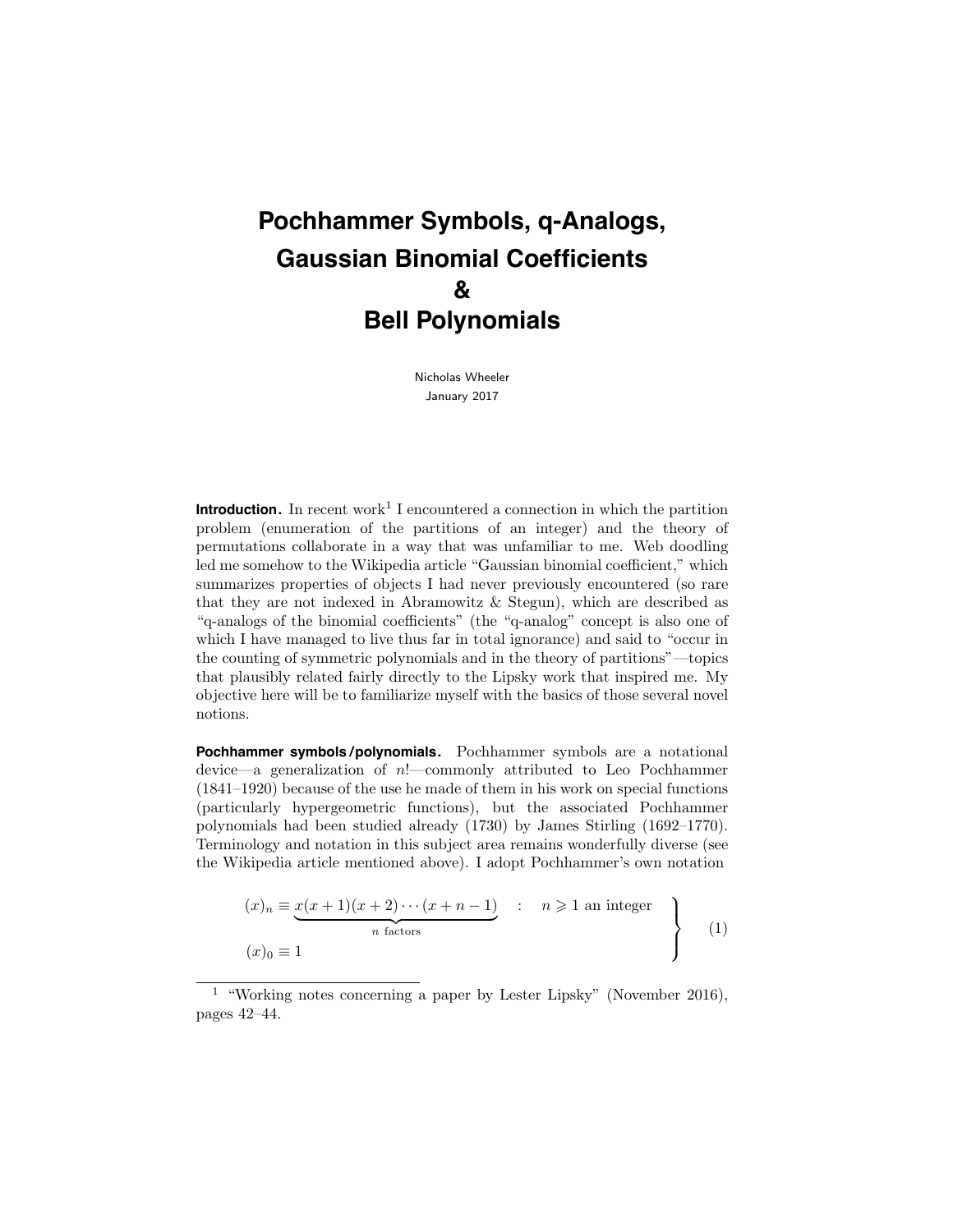because that conforms to the convention adopted by Abramowitz  $\&$  Stegun,<sup>2</sup> by the authors of Mathematica, and by Spanier & Oldham,<sup>3</sup> whose Chapter 18 provides an elaborately detailed survey of this subject. Graham, Knuth & Patashnik<sup>4</sup> refer to  $(x)_n$  as "x to the n rising" (which they denote  $x^{\bar{n}}$ ). Others refer simply to the "rising factorial."<sup>5</sup>

A generating function for the  $(x)_n$  is (as Mathematica confirms)

$$
(1-t)^{-x} = \sum_{n=0}^{\infty} \frac{1}{n!} (x)_n t^n
$$
 (2)

while the falling factorials are generated by  $(1 + t)^x$ .

From the definition of  $(x)_n$  it follows directly that  $(x)_k = (x)_n(x+n)_{k-n}$ ; i.e., that

$$
(x)_{m+n} = (x)_n(x+n)_m = (x)_m(x+m)_n
$$
\n(3)

and that  $(1)_n = n!$  (4)

while it follows as a corollary from 
$$
(3)
$$
 that

$$
\frac{(x+m)_n}{(x)_n} = \frac{(x+n)_m}{(x)_m} \tag{5}
$$

In the case  $m = 1$  this gives the recursion relation with respect to argument

$$
(x+1)_n = \left(\frac{x+n}{x}\right) \cdot (x)_n \tag{6.1}
$$

Also

$$
(x)_{n+1} = (x)_n(x+n)_1 = (x+n)(x)_n
$$
  
=  $x(x+1)_n$  (6.2)

which provides recursion with respect to degree. $6$ 

Theory of the gamma function (Spanier & Oldham, 43:5:10, page 436) supplies

$$
\frac{\Gamma(x+n)}{\Gamma(x)} = (x)_n \qquad : \qquad n = 1, 2, 3, \dots \tag{7.1}
$$

$$
\underbrace{x(x-1)(x-2)\cdots(x-n+1)}_{n \text{ factors}} = (x-n+1)_n
$$

The expression on the left can be written  $(-)^{n}(-x)_{n}$  so one has the "reflection" formula"

$$
(-x)_n = (-)^n (x - n + 1)_n
$$

<sup>6</sup> In point of terminology:  $(x)_n = ($ argument) $_{degree}$ .

<sup>2</sup> Handbook of Mathematical Functions (1964).

 $3$  An Atlas of Functions (1987).

<sup>4</sup> Concrete Mathematics (1994).

 $5$  Write the factors that define the "falling factorial" (which Graham *et al.*) call "x to the n falling" and denote  $x<sup>n</sup>$ ) in reverse order and it becomes a rising factorial: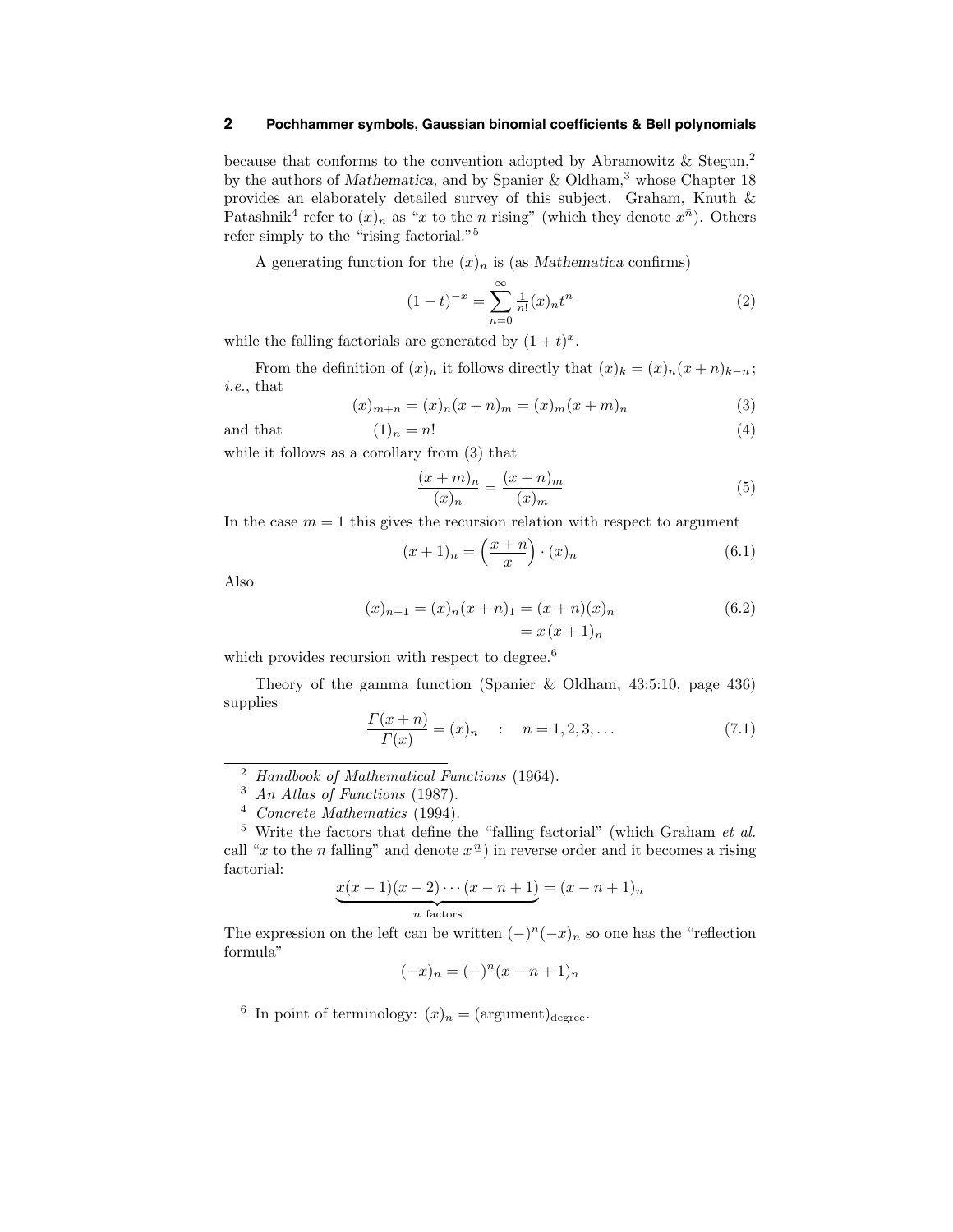# **Pochhammer symbols /polynomials 3**

which written

$$
(x)_y = \frac{\Gamma(x+y)}{\Gamma(x)}\tag{7.2}
$$

serves to relax the stipulation that  $n$  be a non-negative integer.<sup>7</sup> This extended definition permits one on the basis of (3) to write  $(x)_0 = (x)_n(x+n)_{-n}$  or

$$
\frac{1}{(x)_n} = (x+n)_{-n} \tag{8}
$$

Familiarly

$$
\Gamma(n) = (n-1)!
$$
 :  $n = 1, 2, 3, ...$ 

so (7.2) can be written

$$
(x)_y = \frac{(x+y-1)!}{(x-1)!} = y! \binom{x+y-1}{y} \quad : \quad \{x,y\} = 1,2,3,\dots \tag{9}
$$

As the factorial and binomial coefficient are implemented by Mathematica this equation remains valid even when  $\{x, y\}$  are non-integral (any real numbers). "Vandermonde's theorem" asserts that

$$
(x+y)_n = \sum_{k=0}^n {n \choose k} (x)_k (y)_{n-k}
$$
 (10)

which can reportedly<sup>8</sup> be obtained as a corollary of the Chu-Vandermonde identity

$$
\binom{x+y}{n} = \sum_{k=0}^{n} \binom{x}{k} \binom{y}{n-k}
$$

which is a non-integral extension of the Vandermonde's combinatorial identity ("Vandermonde's convolution," 1772), which appears already in Jade Mirror of the Four Elements (1303), by Chu Shih-Chieh.<sup>9</sup> Equation (10) resembles the binomial theorem, except that the familiar exponents have become subscripts; this kind of replacement is the hallmark of the "umbral calculus," which feeds on the observation that formal parallels similar to (10) arise also from (for example) the theory of Hermite polynomials (S & O 25:5:2, page 219) and Bernoulli polynomials (S & O 19:5:3, page 169). But in other ways the Pochhammer polynomials—which arise when  $n$  is a non-negative integer, and of which the

<sup>7</sup> This evidently is the extended definition built into Mathmatica, which responds to the command Pochhammer $[x,n]$  whether or not n is a non-negative integer.

<sup>&</sup>lt;sup>8</sup> See the Wikipedia articles "Vandermonde's identity."

<sup>&</sup>lt;sup>9</sup> For a fascinating account of the amazing accomplishments of Chu and his predecessors, see the Wikipedia article "Chinese mathematics."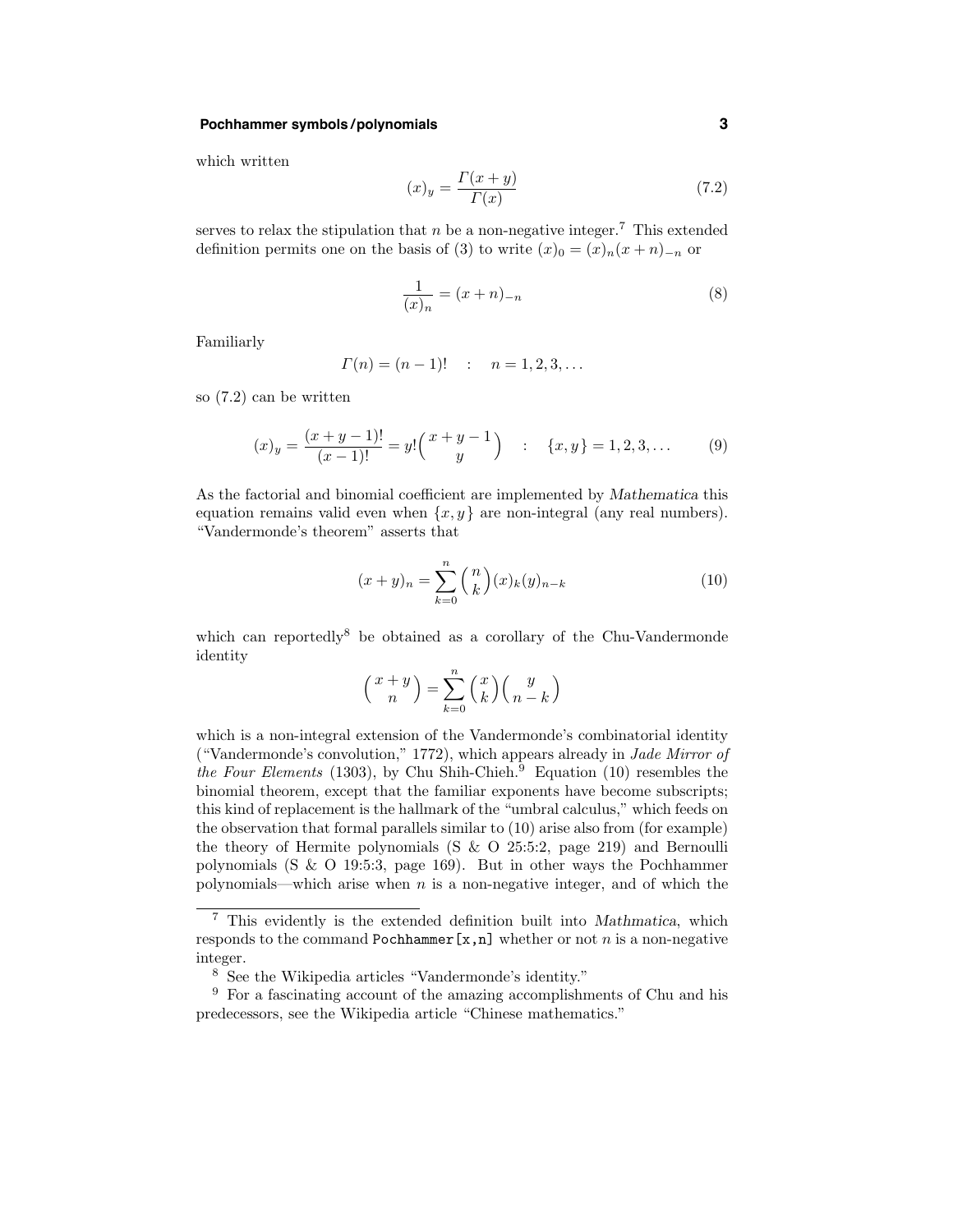first few are

$$
(x)0 = 1(x)1 = x(x)2 = x2 + x(x)3 = x3 + 3x2 + 2x(x)4 = x4 + 6x3 + 11x2 + 6x(x)5 = x5 + 10x4 + 35x3 + 50x2 + 24x
$$

—stand oddly apart: they do not arise from a differential equation, do not possess orthogonality properties, do not possess natural relationships to other families of named polynomials. One does, however, have  $10$  the identity

$$
(x)_m(x)_n = \sum_{k=0}^{\text{lesser}\{m,n\}} {m \choose k}{n \choose k}k!(x)_{m+n-k}
$$

which places one in position to write

$$
\left(\sum_{m} a_m(x)_m\right) \left(\sum_{n} b_n(x)_n\right) = \sum_{k} c_{mn,k}(x)_k
$$

which is to say: the falling factorials are elements of a polynomial ring. The "connection coefficients" are confirmed by Mathematica to be describable

$$
\binom{m}{k}\binom{n}{k}k! = \frac{(m)_k(n)_k}{k!}
$$
  
= { number of distinct ways one can select k as and k  $\beta$ s from  $\{\alpha_1, \alpha_2, ..., \alpha_m\}, \{\beta_1, \beta_2, ..., \beta_n\}.$ 

Google reports the existence of literature relating to various "generalized Pochhammer symbols/polynomials," some of which may be of future interest because they involve the partitions  $p(n)$  of integers n.

**The "q-analog" concept.** The idea here goes back to Euler, and was cultivated also by Gauss. One has

$$
\lim_{q \to 1} \frac{1 - q^n}{1 - q} = n
$$
: all *n*, whether integral, real or complex

which suggests that, in formulæ—especially those encountered in combinatorics and special function theory—where integers occur, one might profitably contemplate replacements

$$
n \longrightarrow [n]_q \equiv \frac{1 - q^n}{1 - q} = \underbrace{1 + q + q^2 + \dots + q^{n-1}}_{n \text{ terms}} \tag{11}
$$

—at least in cases where that adjustment does not do too much damage to preexisting formal relationships.

<sup>&</sup>lt;sup>10</sup> Here  $(x)_n$  denotes the *falling* factorial.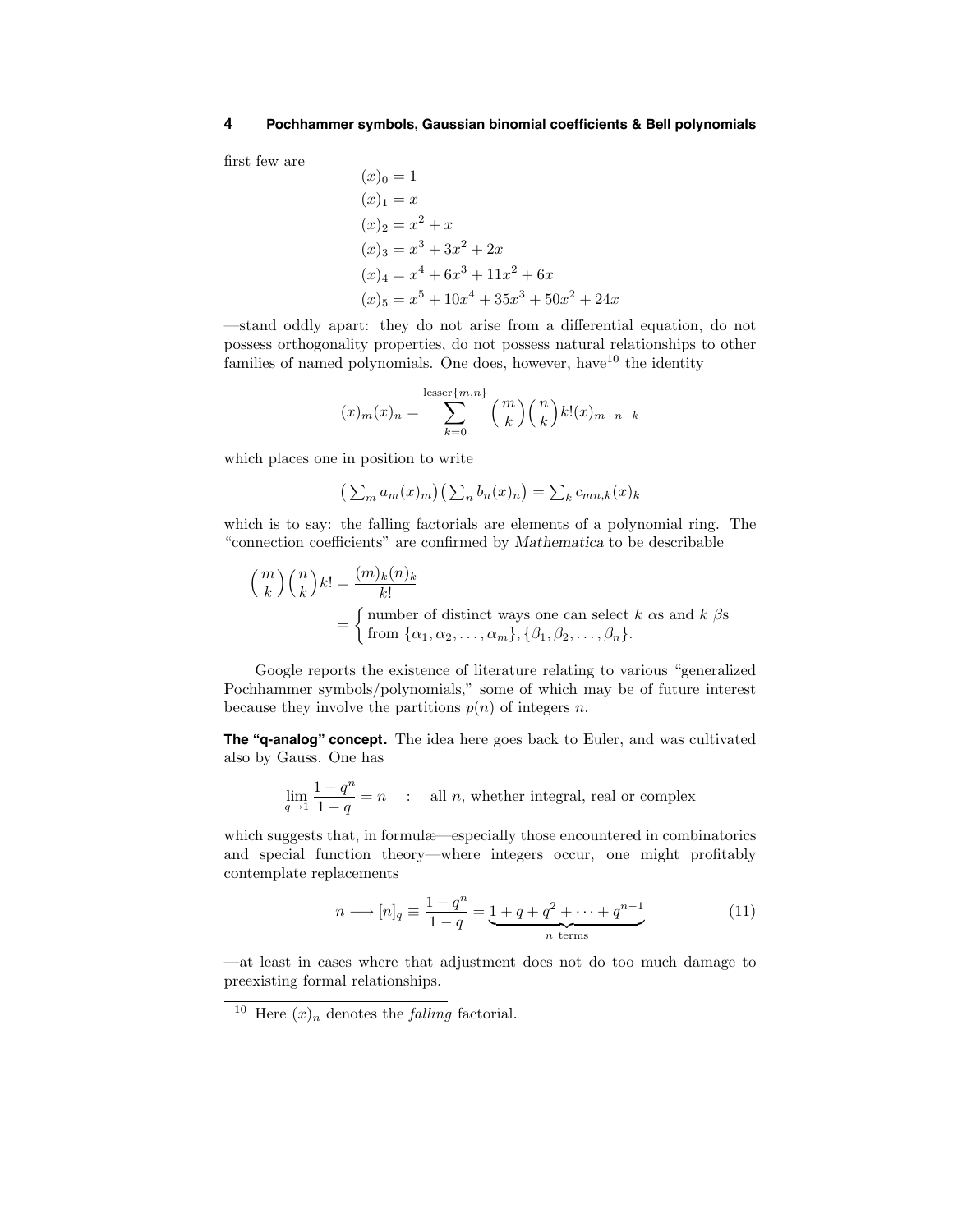# **The "q-analog" concept 5**

It becomes, in this light, natural to consider the " $q$ -factorial"

$$
[n]_q! = [1]_q \cdot [2]_q \cdots [n-1]_q \cdot [n]_q
$$
  
=  $\frac{1-q}{1-q} \cdot \frac{1-q^2}{1-q} \cdots \frac{1-q^{n-1}}{1-q} \cdot \frac{1-q^n}{1-q}$   
=  $1 \cdot (1+q) \cdots (1+q+\cdots+q^{n-2}) \cdot (1+q+\cdots+q^{n-1})$  (12)

As remarked in the Wikipedia article "q-analog," while the factorial  $n!$  counts the number of permutations of  $\{1, 2, \ldots, n\}$ , the q-factorial enumerates the inversions in the list of permutations. For example, command

Perms4=Permuatations[{1,2,3,4}]

to create a list of the 24 permutations of  $\{1, 2, 3, 4\}$ . The command

$$
\verb"Tally[Table[Inversions[Perms4[[k]]],[k,1,24\]]
$$

 $produces<sup>11</sup>$ 

 $\{\{0, 1\}, \{1, 3\}, \{2, 5\}, \{3, 6\}, \{4, 5\}, \{5, 3\}, \{6, 1\}\}\$ 

from which we learn, for example, that 5 of the permutations require 2 inversions to be restored to canonical order. Observe now that

#### qFactorial[4,q]//Simplify//Expand

produces

$$
(1+q)(1+q+q2)(1+q+q2+q3) = 1 + 3q + 5q2 + 6q3 + 5q4 + 3q5 + q6
$$

in which the exponents and coefficients conform precisely to the pattern in the tallyed list of inversions. And since every permutation contributes once to that list, we are not surprised to find (set  $q = 1$ ) that  $1 + 3 + 5 + 6 + 5 + 3 + 1 = 24$ . For arbitrary  $n$  we expect on this basis to have

$$
\sum_{\wp} q^{\text{inversions}(\wp)} = [n]_q! \tag{13}
$$

where  $\wp$  ranges over the permutations of  $\{1, 2, \ldots, n\}$ . But of this result demonstrated above in the case  $n = 4$  and asserted in the literature—I am not in position to provide a general proof.

Looking to the q-analog of the monomial  $x^n$  we might expect to write

$$
x^n \longrightarrow [x^n]_q = x^{[n]_q}
$$

 $\frac{d}{dx} x^n = n x^{n-1} \longrightarrow \frac{d}{dx} [x^n]_q = [n]_q x^{[n]_q-1}$ 

giving

The formal substance of q-analog mathematics is, however, better served if one introduces a "q-derivative," writing

$$
\left(\frac{d}{dx}\right)_q x^n = [n]_q x^{n-1} \tag{14}
$$

<sup>&</sup>lt;sup>11</sup> The symmetry evident here is a general feature of such lists.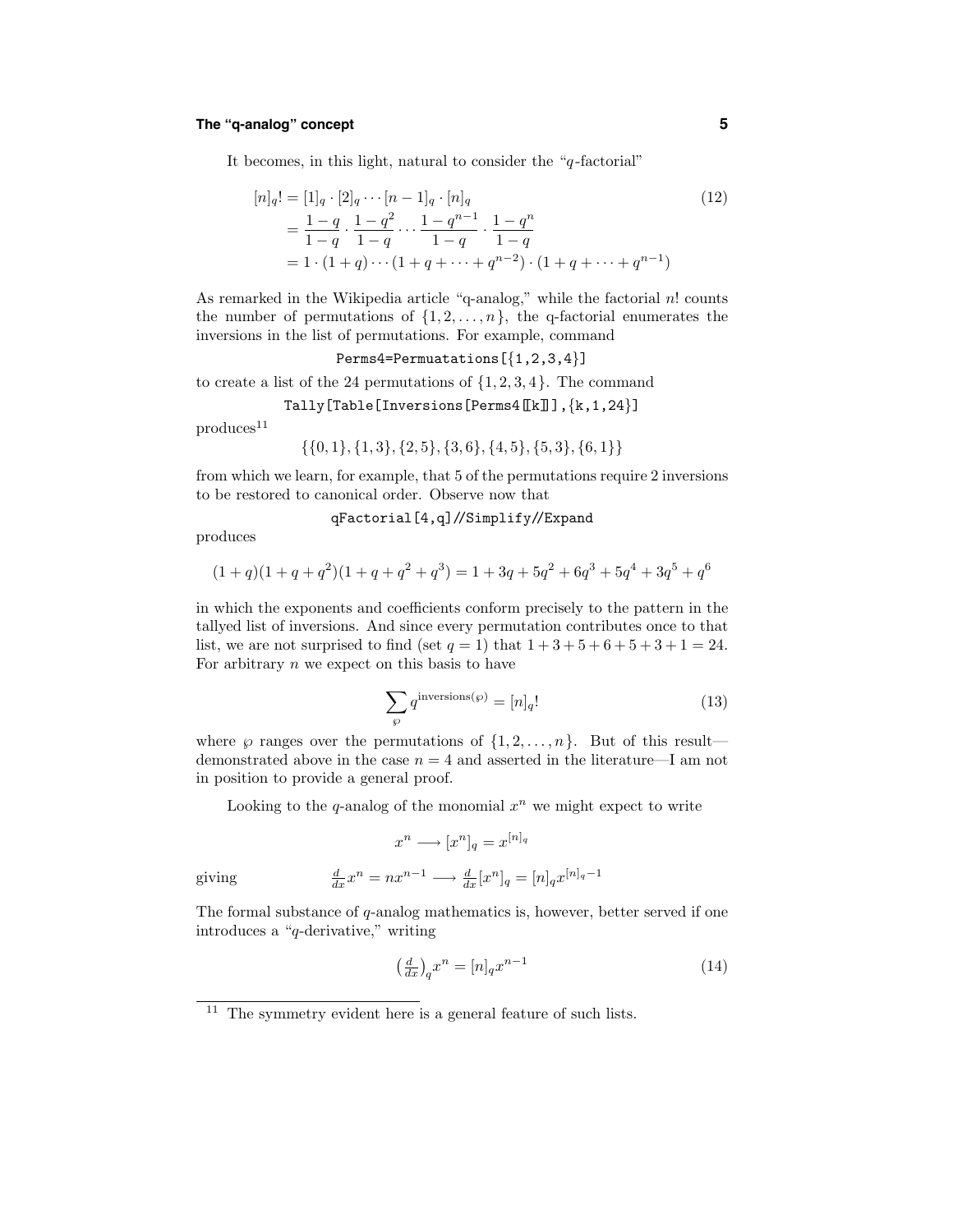If the "q-exponential" is defined

$$
e_q(x) \equiv \sum_{n=0}^{\infty} \frac{1}{[n]_q!} x^n
$$
\n(15.1)

one then has

$$
\left(\frac{d}{dx}\right)_q e_q(x) = e_q(x) \tag{15.2}
$$

From definitions

$$
\sin_q(x) \equiv x - \frac{1}{[3]_q!} x^3 + \frac{1}{[5]_q!} x^5 - \frac{1}{[7]_q!} x^7 + \cdots
$$
  

$$
\cos_q(x) \equiv 1 - \frac{1}{[2]_q!} x^2 + \frac{1}{[4]_q!} x^4 - \frac{1}{[6]_q!} x^6 + \cdots
$$

one is led similarly to

$$
\left(\frac{d}{dx}\right)_q \sin_q(x) = +\cos_q(x)
$$

$$
\left(\frac{d}{dx}\right)_q \cos_q(x) = -\sin_q(x)
$$

which illustrate the "persistence of formal relationships" which  $q$ -analog mathematics strives to maintain. There are, however, surprises: with the assistance of Mathematica we satisfy ourselves that  $^{12}$ 

$$
\sum_{k=0}^{n}(-)^{k} \frac{1}{[k]_{q}! [n-k]_{1/q}!} = \begin{cases} 1 & \text{if } n = 0 \\ 0 & \text{if } n = 1, 2, 3, \dots \end{cases}
$$

from which it follows that

$$
[e_q(x)]^{-1}
$$
 is given not by  $e_q(-x)$  but by  $e_{1/q}(-x)$  (15.3)

As the preceding examples illustrate, the construction of useful/informative  $q$ -analogs is not generally a matter of straightforward application of  $(11)$ —if it were one would expect the  $q$ -analog of the Pochhammer symbol  $(1)$  to be defined by the construction

$$
x(x + [1]_q)(x + [2]_q) \cdots (x + [n-1]_q)
$$

—but it isn't: by universal convention the  $q$ -Pochhammer symbol is denoted/ defined

$$
(a;q)_n = \prod_{k=0}^{n-1} (1 - aq^k) = \underbrace{(1 - a)(1 - aq)(1 - aq^2) \cdots (1 - aq^{n-1})}_{n \text{ factors}}
$$
\n
$$
(a;q)_0 = 1
$$
\n(16)

 $12$  Again I possess no explicit proof, but note that

$$
[n]_{1/q}! = \frac{[n]_q!}{q^{\Delta(n)}}
$$

where  $\Delta(n)$  denotes the triangular number  $\sum_{i=1}^{n-1} i = \frac{1}{2}n(n-1)$ .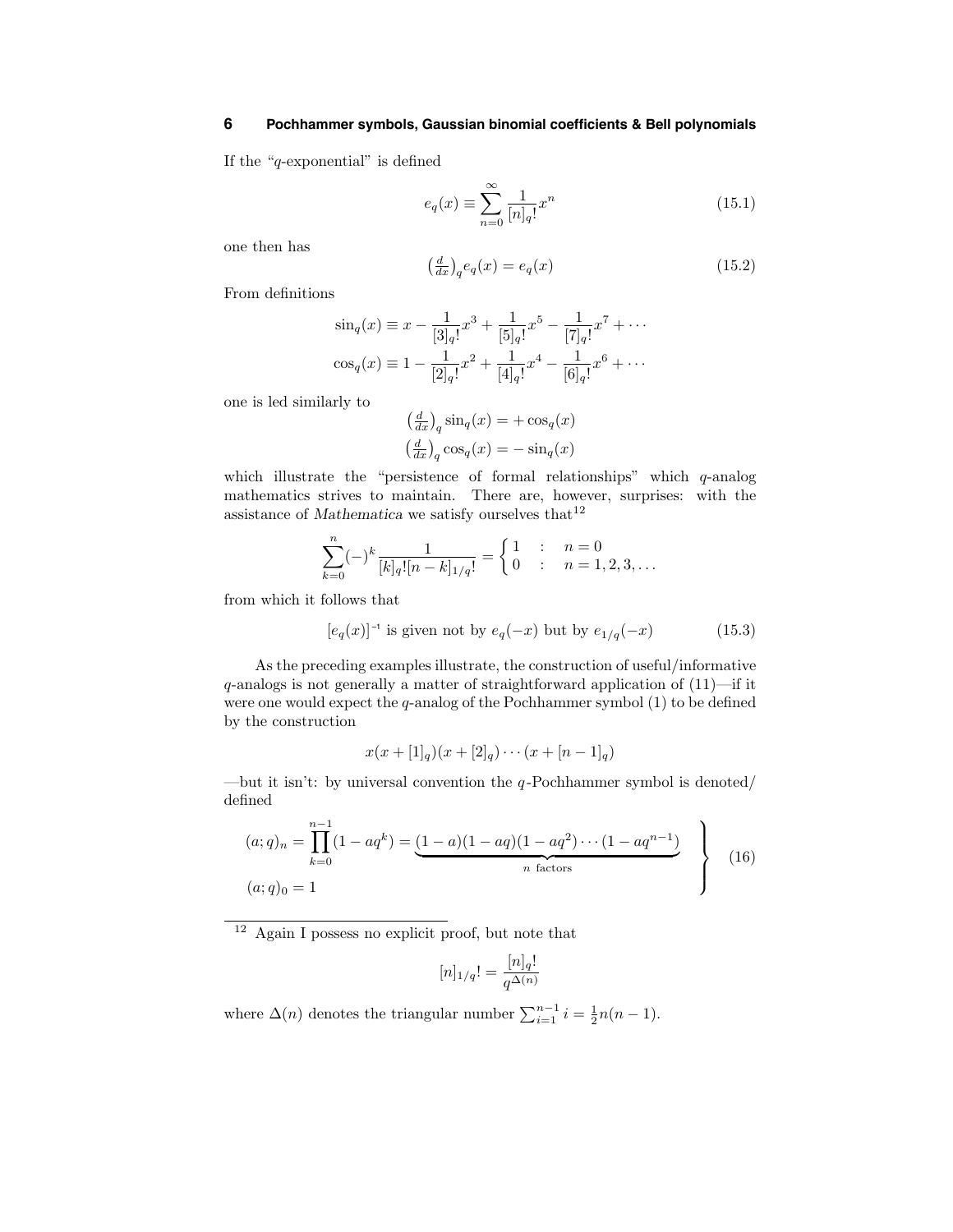# **The "q-analog" concept 7**

From (16) we obtain

$$
(a;q)_{\infty} = \prod_{k=0}^{\infty} (1 - aq^k)
$$

and Euler's function $13$ 

$$
\phi(q) = (q;q)_{\infty} = \prod_{k=1}^{\infty} (1 - q^k) = (1 - q)(1 - q^2)(1 - q^3) \cdots
$$

From

$$
\frac{(q;q)_n}{(1-q)^n} = \frac{1-q}{1-q} \frac{1-q^2}{1-q} \frac{1-q^3}{1-q} \cdots \frac{1-q^n}{1-q}
$$

$$
= [1]_q[2]_q[3]_q \cdots [n]_q
$$

$$
= [n]_q!\tag{17}
$$

we obtain the anticipated relationship between Pochhammer's "rising factorial" and the  $q$ -Pochhammer symbols.

It was remarked on page 5 that  $[n]_q$  some fairly recondite things to say about the permutations of  $\{1, 2, \ldots, n\}$ . Similarly recondite information about the partitions of n can be obtained from  $(a;q)_{\infty}$ .<sup>14</sup> It is asserted, for example, that

$$
\frac{1}{(a;q)_{\infty}} = \sum_{m,n=0}^{\infty} p_{m,n} a^m q^n
$$

$$
p_{m,n} = \begin{cases} \text{number of ways } n \text{ can be partitioned} \\ \text{into } m \text{ or fewer parts} \end{cases}
$$

which I must again be content to demonstrate by example. The command IntegerPartitions[6,3] lists the partitions of 6 into 3 or fewer parts:

 $\{\{6\}, \{5, 1\}, \{4, 2\}, \{4, 1, 1\}, \{3, 3\}, \{3, 2, 1\}, \{2, 2, 2\}\}\$ 

of which there are  $p_{3,6} =$ Length[IntegerPartitions[6,3]] = 7. Proceeding in this way, we construct the following table:

$$
p_{1,6} = 1 \t p_{5,6} = 10
$$
  
\n
$$
p_{2,6} = 4 \t p_{6,6} = 11
$$
  
\n
$$
p_{3,6} = 7 \t p_{7,6} = 11
$$
  
\n
$$
p_{4,6} = 9 \t p_{8,6} = 11
$$

<sup>13</sup> The Mathematica commands

QPochhammer[a,q,n] produce  $(a;q)_n$ QPochhammer[a,q] produce  $(a;q)_{\infty}$ QPochhammer[q] produce  $(q; q)_{\infty}$ 

<sup>14</sup> See the Wikipedia article "q-Pochhammer symbol," which provides a rich store of identities.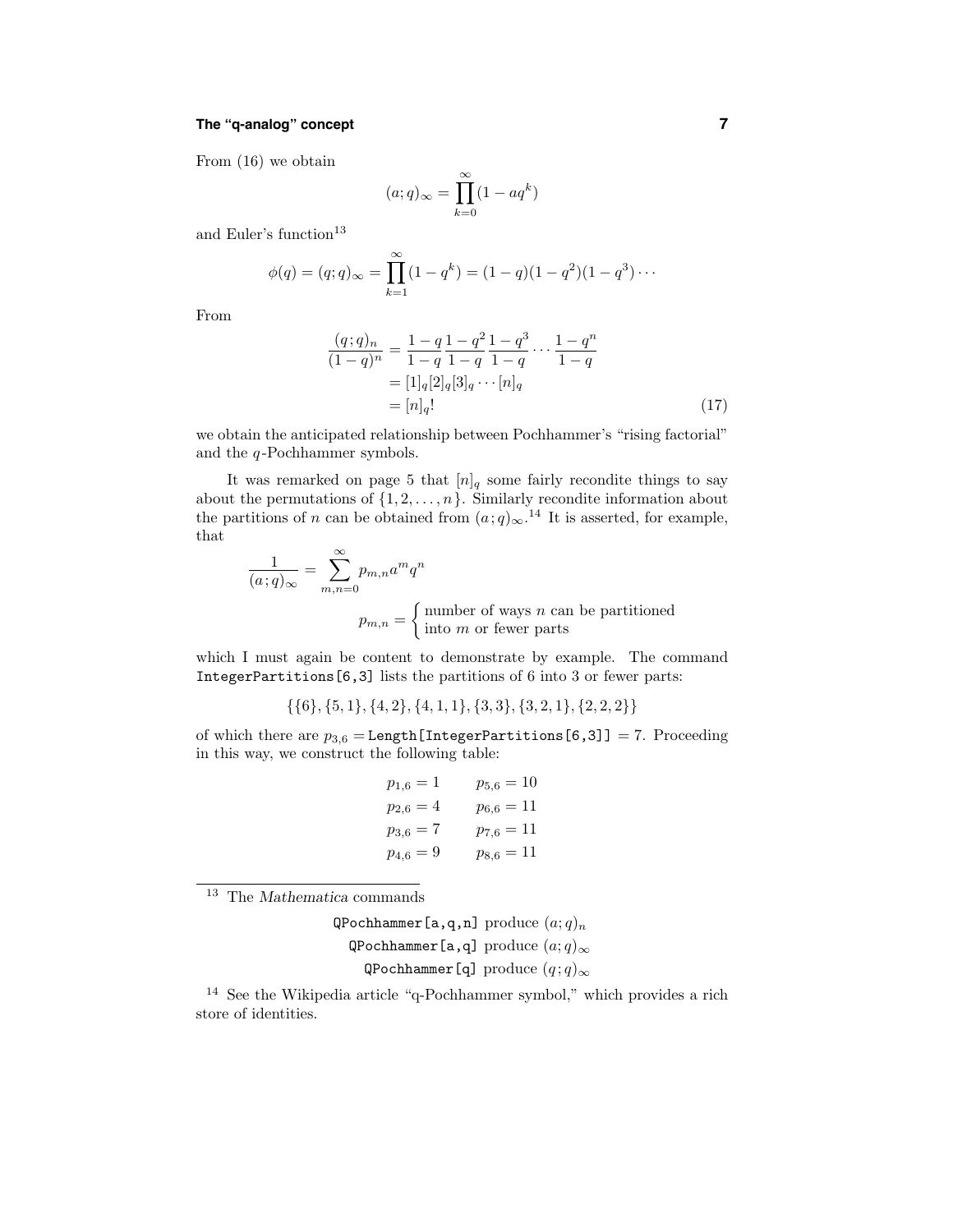where the repeated 11s occur because 6 cannot be partitioned into more than 6 parts:  $6 = 1 + 1 + 1 + 1 + 1 + 1$ ; the answer to the question  $p_{m,n}$   $(m > n)$  is implicit in the answer to the question  $p_{6,6}$ . Looking now to the second half of the assertion, the command

$$
\texttt{SeriesCoefficient}[Series[f(x), \{x, 0, m], n] : m > n
$$

produces the coefficient of  $x^n$  in the expansion of  $f(x)$ , and supplies the information that (in particular) the coefficient of  $q^6$  in the q-expansion of  $(a;q)^{-1}$ <sub>∞</sub> is

$$
\frac{a+3a^2+3a^3+2a^4+a^5+a^6}{1-a}
$$
  
= a+4a<sup>2</sup>+7a<sup>3</sup>+9a<sup>4</sup>+10a<sup>5</sup>+11a<sup>6</sup>+11a<sup>7</sup>+11a<sup>8</sup> + ...

The coefficients are seen to be precisely those that appear in the preceding table, and it is now evident that the repeated 11s can be attributed to the repetitive structure of  $(1 - a) = 1 + a + a^2 + a^3 + \cdots$ .

 $q$ -Pochhammer symbols enter frequently into the construction of  $q$ -analogs. For example, one has  $14$ 

$$
\Gamma_q(x) = \frac{(1-q)^{1-x}(q;q)_{\infty}}{(q^x;q)_{\infty}}
$$

—a definition justified by the fact that it entails

$$
\Gamma_q(x+1) = [x]_q \Gamma_q(x) \qquad \text{any } x \tag{18.1}
$$

$$
\Gamma_q(n+1) = [n]_q! \qquad : \quad n \text{ any non-negative integer} \tag{18.2}
$$

**Gaussian binomial coefficients.** These are straightforward q-analogs of ordinary binomial coefficients, denoted/defined by

$$
{n \choose m}_q = \frac{[n]_q!}{[m]_q! [n-m]_q!} \tag{19.1}
$$

$$
= \begin{cases} \frac{(1-q^n)(1-q^{n-1})\cdots(1-q^{n-m+1})}{(1-q)(1-q^2)\cdots(1-q^m)} & \text{if } m \le n\\ 0 & \text{if } m > n \end{cases}
$$

which by (17) and (18.1) can also be described

$$
=\frac{(q;q)_n}{(q;q)_m(q;q)_{n-m}}
$$
(19.2)

$$
=\frac{\Gamma_q(n+1)}{\Gamma_q(m+1)\Gamma_q(n-m+1)}
$$
(19.3)

and give back ordinary binomial coefficients in the limit  $q \to 1$ . Ordinary binomial coefficients—whether considered to arise from  $(x+y)^n$  or in response to questions like "in how many ways can  $m$  objects be selected from  $n$ , irrespective of order?" or "in how many ways can m 1s and  $n - m$  0s be arranged?"—are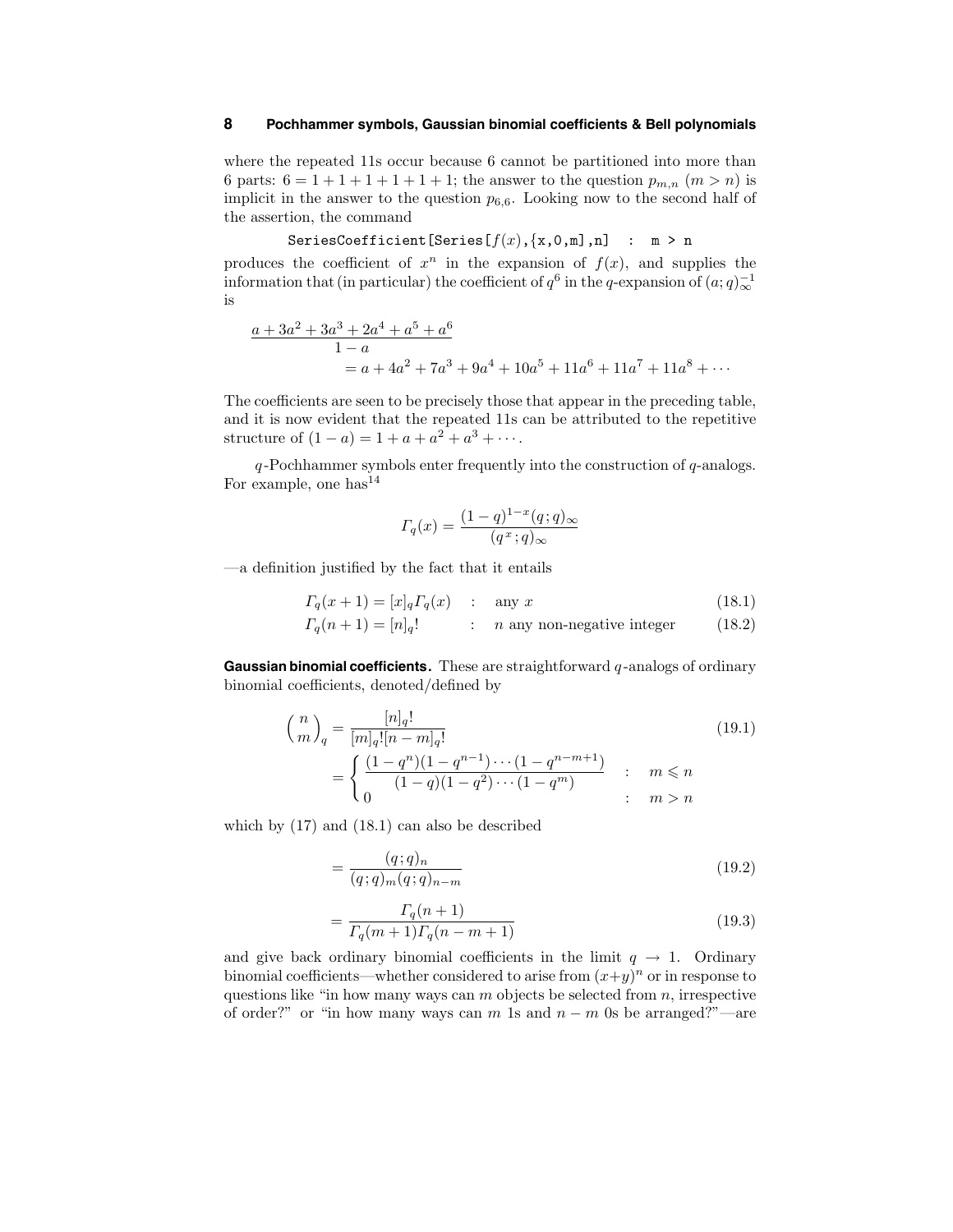# **Gaussian binomial coefficients/polynomials 9**

obviously integers, though

$$
\binom{n}{m} = \frac{n(n-1)\cdots(n-m+1)}{1\cdot 2\cdot 3\cdot \cdots \cdot m} \quad \text{: } n \text{ and } m \leq n \text{ integers}
$$

gives every appearance of being a fraction.<sup>15</sup> Similarly,  $(19.1)$  seems to indicate that Gaussian binomial coefficients are ratios of polynomials, but in fact they are (again, the demonstration eludes me) polynomials, as the literature claims and Mathematica confirms:

Series [QBinomial [5,2,q], {q,0,8}] // Normal  
\n= Series [
$$
\frac{(1-q^5)(1-q^4)}{(1-q)(1-q^2)}
$$
, {q,0,8}] // Normal  
\n= 1 + q + 2q<sup>2</sup> + 2q<sup>3</sup> + 2q<sup>2</sup> + q<sup>5</sup> + q<sup>6</sup>

Thus

$$
\begin{array}{l} \texttt{QBinomial}[6,0,q] = 1 \\ \texttt{QBinomial}[6,1,q] = 1 + q + q^2 + q^3 + q^4 + q^5 \\ \texttt{QBinomial}[6,2,q] = 1 + q + 2q^2 + 2q^3 + 3q^4 + 2q^5 + 2q^6 + q^7 + q^8 \\ \texttt{QBinomial}[6,3,q] = 1 + q + 2q^2 + 3q^3 + 3q^4 + 3q^3 + 3q^6 + 2q^7 + q^8 + q^9 \\ \texttt{QBinomial}[6,4,q] = 1 + q + 2q^2 + 2q^3 + 3q^4 + 2q^5 + 2q^6 + q^7 + q^8 \\ \texttt{QBinomial}[6,5,q] = 1 + q + q^2 + q^3 + q^4 + q^5 \\ \texttt{QBinomial}[6,6,q] = 1 \end{array}
$$

which are seen to conform to the familiar symmetry evident in  $(19.1)$ 

$$
\left(\begin{array}{c} n \\ m \end{array}\right)_q = \left(\begin{array}{c} n \\ n - m \end{array}\right)_q \tag{20}
$$

and also in each instance to possess symmetrically deployed integral coefficients. Extrapolation from a population of illustrative cases leads to the inference that

degree 
$$
\delta(n, m)
$$
 of  $\binom{n}{m}_q = m(n - m)$  :  $m = 0, 1, 2, ..., n$  (21)

which in the case  $n = 6$  produces (as above) the sequence  $\{0, 5, 8, 9, 8, 5, 0\}.$ 

Mathematica's implementation of the Gaussian binomial coefficients appears to be based upon some variant of  $(19.3)$ , for QBinomial[x,y,q] gives plottable numerical results even when  $\{x, y\}$  are not integers. Mathematica struggles when asked to produce more than the first few terms in the  $q$ -expansion of  $\mathbb{Q}$ Binomial[x,y,q], and appears to be attempting to construct not a polynomial but an infinite series with complex coefficients.

<sup>&</sup>lt;sup>15</sup> Curiously, I have been unable to discover or divise a *demonstration* that such ratios assume only integral values.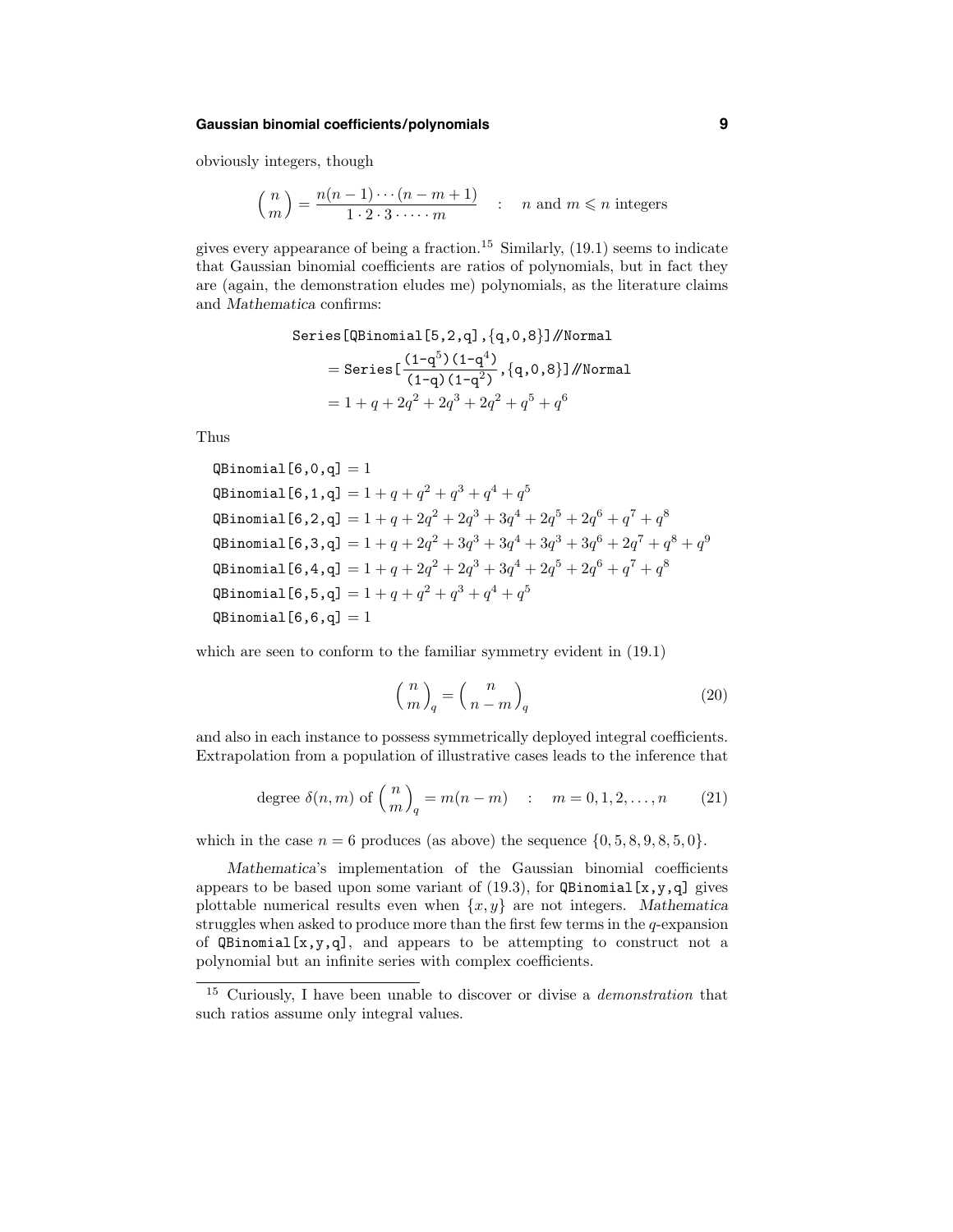Here I tabulate the values of  $\mathsf{QBinomial}\left[n, m, \frac{1}{2}\right]$  for  $n = 0, 1, 2, \ldots, 6$  and  $m = 0, 1, \ldots, n$ : 1

| -            |                                                                            |                                                      |                                                                     |                   |                 |  |
|--------------|----------------------------------------------------------------------------|------------------------------------------------------|---------------------------------------------------------------------|-------------------|-----------------|--|
| 1            |                                                                            |                                                      |                                                                     |                   |                 |  |
| $\mathbf{1}$ |                                                                            |                                                      |                                                                     |                   |                 |  |
| $\mathbf{1}$ | $\frac{3}{2}$ $\frac{7}{4}$ $\frac{15}{8}$ $\frac{31}{16}$ $\frac{63}{32}$ |                                                      |                                                                     |                   |                 |  |
| $\mathbf{1}$ |                                                                            | $\frac{7}{4}$<br>$\frac{35}{16}$<br>$\frac{155}{64}$ |                                                                     | 1                 |                 |  |
| 1            |                                                                            |                                                      | $\begin{array}{r}\underline{15}\\8\\\underline{155}\\64\end{array}$ | $\frac{31}{16}$   |                 |  |
|              |                                                                            | $\frac{651}{256}$                                    | $\frac{1395}{512}$                                                  | $\frac{651}{256}$ | $\frac{63}{32}$ |  |

At  $q = 1$  we recover the familiar Pascal triangle, while at  $q = \frac{3}{2}$  we have

1 1 1 1 <sup>5</sup> <sup>2</sup> 1 1 <sup>19</sup> 4 19 <sup>4</sup> 1 1 <sup>65</sup> 8 247 16 65 <sup>8</sup> 1 1 <sup>211</sup> 16 2743 64 2743 64 211 <sup>16</sup> 1 1 <sup>665</sup> 32 28063 256 96005 512 28063 256 665 <sup>32</sup> 1

Note the persistence of the denominators (in these cases all powers of 2) and the familiar bilateral symmetries. It is reported in the literature<sup>16</sup> (and readily confirmed by computation) that

$$
\binom{n}{m}_q = \begin{cases} q^m \binom{n-1}{m}_q + \binom{n-1}{m-1}_q & (22) \\ \binom{n-1}{m}_q + q^{n-m} \binom{n-1}{m-1}_q & (22) \end{cases}
$$

which gave back the Pascal identity in the limit  $q \to 1$ . One can expect most of the numerous binomial identities to have fairly direct Gaussian analogs.

Gaussian binomial coefficients are sometimes called"Gaussianpolynomials," and their properties/interrelationships looked upon as relationships among polynomials.<sup>17</sup> For example (22)—which in the case  $n = 6$ ,  $m = 2$  reads

| $\binom{6}{2}_q$ | $\int q^2 \left(\frac{5}{2}\right)_q$ +                          | $\binom{5}{1}_q$ |
|------------------|------------------------------------------------------------------|------------------|
|                  | $\left(\frac{5}{2}\right)_{q}+q^{4}\left(\frac{5}{1}\right)_{q}$ |                  |

 $^{16}$  See, for example, the Wikipedia article "Gaussian binomial coefficient."

<sup>&</sup>lt;sup>17</sup> I will, as a typographic convenience, allow myself to write  $G_{n,m}(q)$  when it is my intent to emphasize the polynomial character of  $\binom{n}{m}_q$ .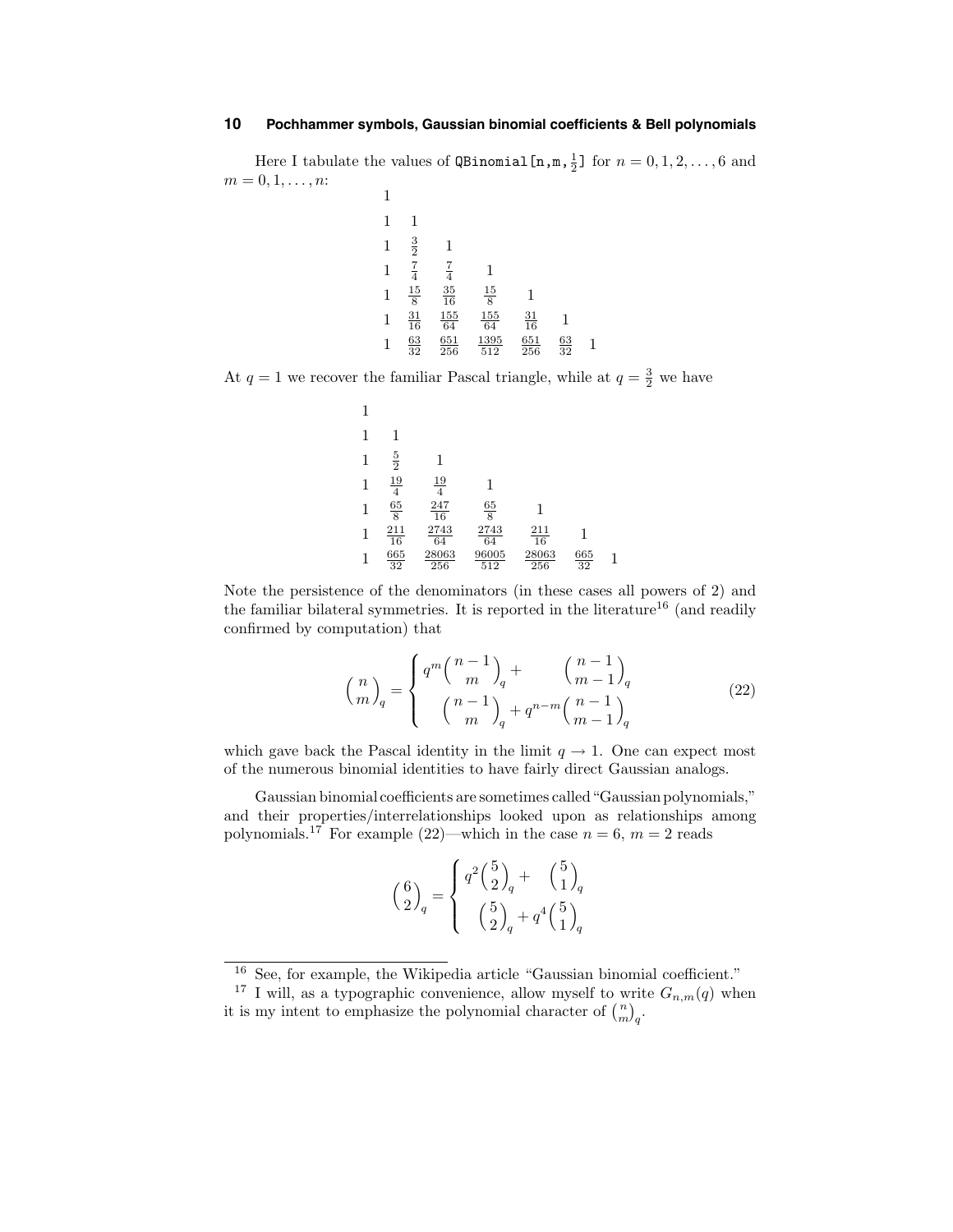## **Gaussian binomial coefficients/polynomials 11**

—becomes

$$
1 + q + 2q^{2} + 2q^{3} + 3q^{4} + 2q^{5} + 2q^{6} + q^{7} + q^{8}
$$
  
=  $q^{2}(1 + q^{2} + 2q^{2} + 2q^{3} + 2q^{4} + q^{5} + q^{6})$   
+  $(1 + q + q^{2} + q^{3} + q^{4})$   
=  $(1 + q^{2} + 2q^{2} + 2q^{3} + 2q^{4} + q^{5} + q^{6})$   
+  $q^{4}(1 + q + q^{2} + q^{3} + q^{4})$ 

One could, by this recursive process, construct a "Pascal triangle" of Gauss polynomials/coefficients.

I describe now a combinatorial argument<sup>16</sup> that provides an interpretation of the Gauss polynomials  $G_{n,m}(q)$  and leads to their direct construction. Let  $G_{n,m}$  be a rectangular grid: height m, base  $n - m$ , area  $m(n - m)$ .<sup>18</sup> Shortest paths from the lower left to upper right corners of  $\mathcal{G}_{n,m}$  involve necessarily  $(n - m)$  steps  $\rightarrow$  to the right (called "1-steps") and m steps  $\uparrow$  up (called "0-steps). One such path associates with each of the permutations  $\wp$  of

$$
\{\underbrace{1,1,\ldots,1}_{n-m},\underbrace{0,0,\ldots,0}_{m}\}
$$

of which there are  $\binom{n}{m}$ . I employ the symbol  $\wp$  to denote either a path or the permutation that generates it, and write  $\alpha(\varphi)$  to denote the area under  $\varphi$ . I describe now, by way of illustration, the constructions that enter into the assembly of  $G_{6,2}(q)$ ; here • signifies unit area under  $\wp$ :

$$
\wp_1 : \{1, 1, 1, 0, 0\} \begin{pmatrix} \circ & \circ & \circ & \circ \\ \circ & \circ & \circ & \circ \\ \circ & \circ & \circ & \circ \end{pmatrix} \alpha = 0
$$
  
\n
$$
\wp_2 : \{1, 1, 1, 0, 1, 0\} \begin{pmatrix} \circ & \circ & \circ & \circ \\ \circ & \circ & \circ & \circ \\ \circ & \circ & \circ & \circ \end{pmatrix} \alpha = 1
$$
  
\n
$$
\wp_3 : \{1, 1, 1, 0, 0, 1\} \begin{pmatrix} \circ & \circ & \circ & \circ \\ \circ & \circ & \circ & \circ \\ \circ & \circ & \circ & \circ \end{pmatrix} \alpha = 2
$$
  
\n
$$
\wp_5 : \{1, 1, 0, 1, 0, 1\} \begin{pmatrix} \circ & \circ & \circ & \circ \\ \circ & \circ & \circ & \circ \\ \circ & \circ & \circ & \circ \end{pmatrix} \alpha = 3
$$
  
\n
$$
\wp_6 : \{1, 0, 1, 1, 1, 0\} \begin{pmatrix} \circ & \circ & \circ & \circ \\ \circ & \circ & \circ & \circ \\ \circ & \circ & \circ & \circ \end{pmatrix} \alpha = 4
$$
  
\n
$$
\wp_8 : \{1, 0, 1, 1, 0, 1\} \begin{pmatrix} \circ & \circ & \circ & \circ \\ \circ & \circ & \circ & \circ \\ \circ & \circ & \circ & \circ \end{pmatrix} \alpha = 4
$$
  
\n
$$
\wp_9 : \{0, 1, 1, 1, 1, 0\} \begin{pmatrix} \circ & \circ & \circ & \circ \\ \circ & \circ & \circ & \circ \\ \circ & \circ & \circ & \circ \end{pmatrix} \alpha = 4
$$

<sup>&</sup>lt;sup>18</sup> See again (21), where  $m(n-m)$  was encountered in what then seemed to be quite another connection.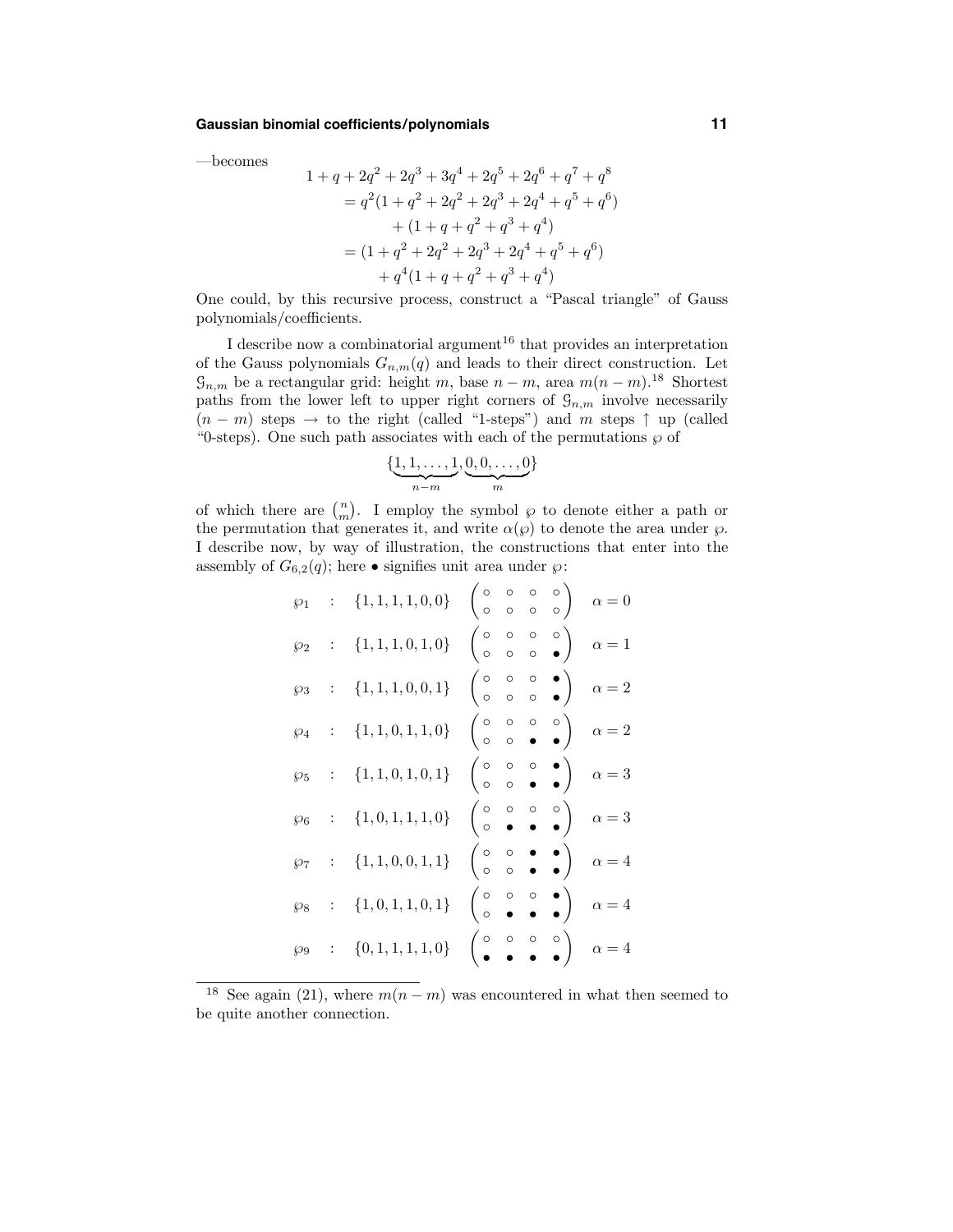$$
\wp_{10} : \{1, 0, 1, 0, 1, 1\} \begin{pmatrix} \circ & \circ & \bullet & \bullet \\ \circ & \bullet & \bullet & \bullet \end{pmatrix} \alpha = 5
$$
  
\n
$$
\wp_{11} : \{0, 1, 1, 1, 0, 1\} \begin{pmatrix} \circ & \circ & \bullet & \bullet \\ \bullet & \bullet & \bullet & \bullet \end{pmatrix} \alpha = 5
$$
  
\n
$$
\wp_{12} : \{1, 0, 0, 1, 1, 1\} \begin{pmatrix} \circ & \bullet & \bullet & \bullet \\ \circ & \bullet & \bullet & \bullet \end{pmatrix} \alpha = 6
$$
  
\n
$$
\wp_{13} : \{0, 1, 1, 0, 1, 1\} \begin{pmatrix} \circ & \circ & \bullet & \bullet \\ \bullet & \bullet & \bullet & \bullet \end{pmatrix} \alpha = 6
$$
  
\n
$$
\wp_{14} : \{0, 1, 0, 1, 1, 1\} \begin{pmatrix} \circ & \bullet & \bullet & \bullet \\ \bullet & \bullet & \bullet & \bullet \end{pmatrix} \alpha = 7
$$
  
\n
$$
\wp_{15} : \{0, 0, 1, 1, 1, 1\} \begin{pmatrix} \bullet & \bullet & \bullet & \bullet \\ \bullet & \bullet & \bullet & \bullet \end{pmatrix} \alpha = 8
$$

The claim is that in general

$$
G_{n,m}(q) = \sum_{\wp} q^{\alpha(\wp)} \tag{23.1}
$$

$$
=\sum_{\alpha} \#(\alpha) q^{\alpha} \tag{23.2}
$$

where  $\#(\alpha)$  denotes the number of paths that subtend area  $\alpha$ . In the instance at hand this gives

$$
G_{6,2}(q) = 1 + q + 2q^2 + 2q^3 + 3q^4 + 2q^5 + 2q^6 + q^7 + q^8
$$

in precise agreement with the development of QBinomial[6,2,q] reported on page 9. The argument that led to  $(23)^{19}$  makes quite clear the origin of (21); *i.e.*, why it is that  $G_{n,m}(q)$  is a polynomial of degree  $\delta = m(n-m)$  into which  $q<sup>δ</sup>$  enters with unit coefficient, and also how it comes about that

$$
G_{m,n}(1) = \text{sum of coefficients} = \binom{n}{m}
$$

I have been unable to discover any reference to the context within which Gauss was led to the invention of Gaussian binomial coefficients/polynomials (suppose it had to do with his hypergeometric work), or any indication of the grounds on which the  $\wp$ -method is naturally motivated.

One expects the straightforward adjustment that led (page 8) from ordinary binomial coefficients to their Gaussian  $q$ -analogs to lead similarly to  $q$ -analogs of the multinomial coefficients.

<sup>19</sup> Which I am tempted to call the "path integral method," and which brings to mind the many contexts that involve constructions of the form  $\oint_{\text{loop}}$ , the "loops" in the present contest being joins of  $\{1, 1, \ldots, 1, 0, 0, \ldots 0\}$  and its permutations  $\varphi$ .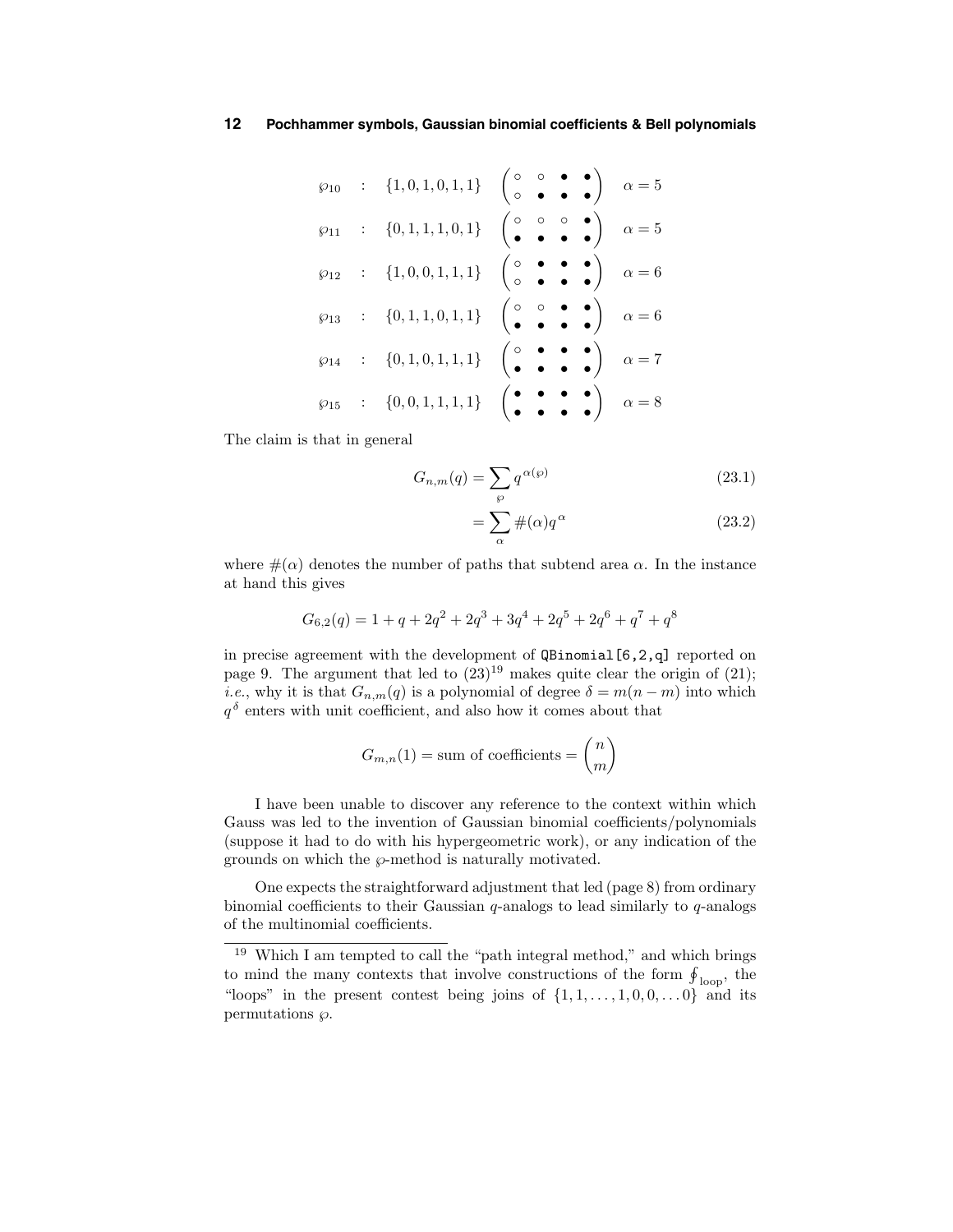#### **Bell polynomials 13**

**Bell polynomials.** I approach this subject as I first encountered it, which was—quite unexpectedly—while preparing some undergraduate lectures on probability theory. <sup>20</sup> Proceeding in the rough informality appropriate to that occasion. . .

Let  $p(x)$  be a probability distribution function defined in the entire real line, and assume it to be the case that all moments

$$
m_k = \int x^k p(x) dx = \langle x^k \rangle
$$

exist.<sup>21</sup> The "moment generating function" is

$$
f(t) = \sum_{k=0}^{\infty} \frac{1}{k!} m_k t^k = \int e^{xt} p(x) dt = \langle e^{xt} \rangle
$$

but often more convenient/informative is the "characteristic function"

$$
\varphi(t) = \sum_{k=0}^{\infty} \frac{1}{k!} m_k(it)^k = \int e^{ixt} p(x) dt = \langle e^{ixt} \rangle
$$
  
= Fourier transform of  $p(x)$ 

from which (*i.e.*, when possessed of all moments) one can recover  $p(x)$  by inverse Fourier transformation:

$$
p(x) = \frac{1}{2\pi} \int e^{-ixt} \varphi(t) dt
$$

While the moments  $\{m_1, m_2, \ldots\}$  provide a characterizion of  $p(x)$ , so also do the "cumulants"  $\{x_1, x_2, \ldots\}$ , which were introduced in 1903 by the Danish astronomer and statistician T. N. Thiele (1838–1910), and arise from writing

 $21$  This is certainly a strong assumption, since the Cauchy distribution

$$
p(x) = \frac{1}{\pi(1+x^2)}
$$

—first studied by Poisson (1824) and only later by Cauchy (1853), known among physicists as the Lorentz or Breit-Wigner distribution—possesses moments of no integral order, even though when plotted it looks very "normal."

<sup>20</sup> Prior to 1969 the Reed College physics curriculum provided no systematic account of the probability and statistical theory most relevant to physicists, and no thermodynamics beyond that presented in the introductory course. To remedy this defect, I introduced a "Statistical Physics & Thermodynamics" course (which evolved into the present "Thermal Physics" course, required of all majors). I borrow here from Chapter I of the notes (1969–1972) written for that initial series of lectures.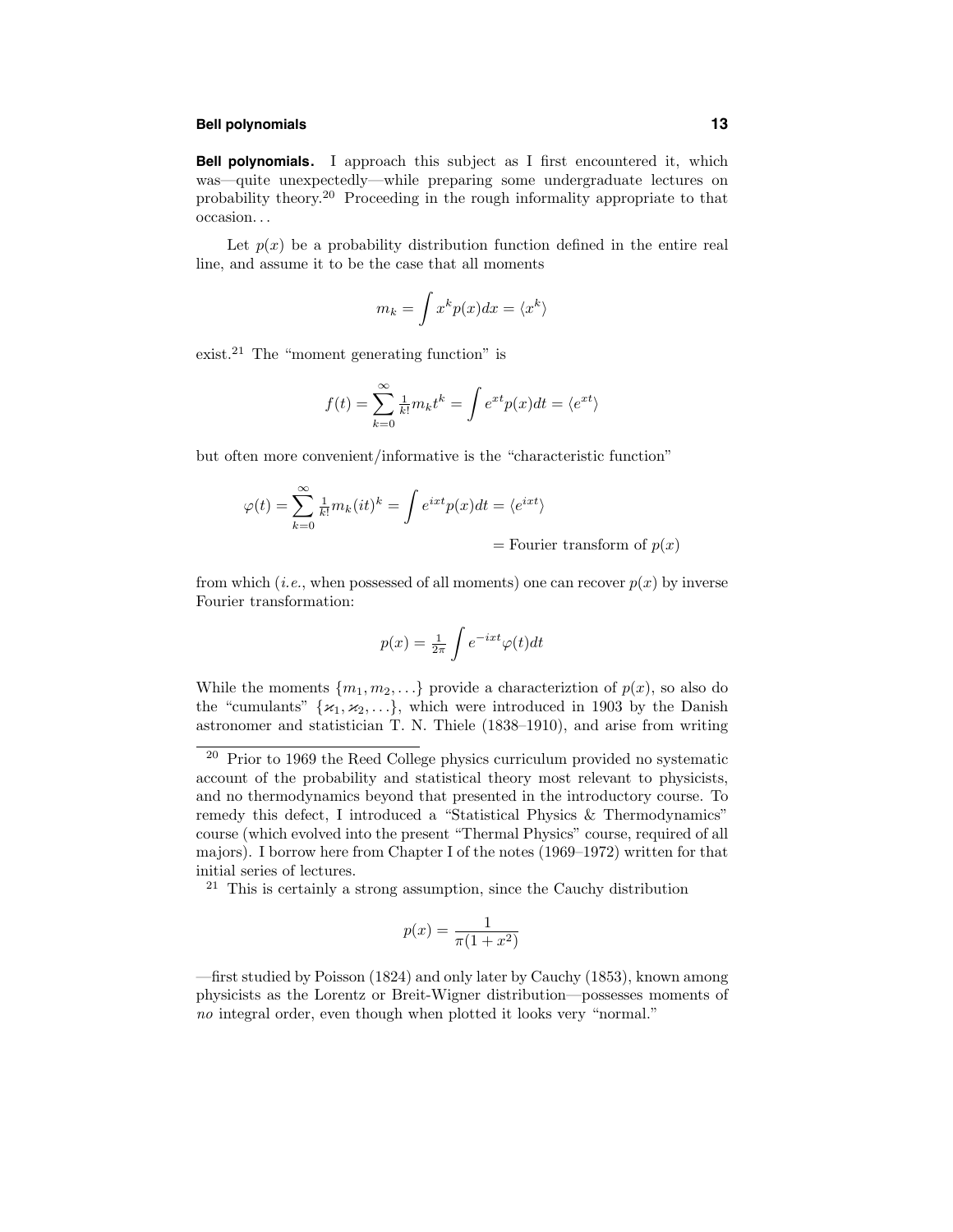$$
\varphi(t) = \sum_{k=0}^{\infty} \frac{1}{k!} m_k(it)^k = e^{\psi(t)} \qquad \qquad (24.1)
$$

$$
\psi(t) = \sum_{k=1}^{\infty} \frac{1}{k!} \varkappa_k(it)^k \tag{24.2}
$$

where the lower limit of the latter sum is (not 0 but) 1 because  $\varphi(0) = m_0 = 1$ implies  $\psi(0) = \varkappa_0 = 0 \pmod{2\pi}$ . When with *Mathematica*'s assistance we expand  $e^{\psi}$  we obtain

$$
m_0 = 1
$$
  
\n
$$
m_1 = \varkappa_1
$$
  
\n
$$
m_2 = \varkappa_1^2 + \varkappa_2
$$
  
\n
$$
m_3 = \varkappa_1^3 + 3\varkappa_1\varkappa_2 + \varkappa_3
$$
  
\n
$$
m_4 = \varkappa_1^4 + 6\varkappa_1^2\varkappa_2 + 4\varkappa_1\varkappa_3 + 3\varkappa_2^2 + \varkappa_4
$$
\n
$$
\vdots
$$
\n(25)

which describe moments of ascending order in terms of cumulants of ascending order. $^{22}$ 

It is in connection with the systematic derivation of (25) that Bell enters the picture.<sup>23</sup> Equations (24), which concern the description of moments  ${m_n}$ in terms of cumulants  $\{\varkappa_k\}$ , present an instance of the general problem of expanding a composite function

$$
F(x) = \Phi(f(x)) = \sum_{n=0}^{\infty} \frac{1}{n!} F_n x^n
$$

the solution of which hinges on one's ability to construct the  $n<sup>th</sup>$  derivative of such a function. As it happens, in 1958, when I confronted another instance of that problem and had gone to the library in quest of a related paper,  $^{24}$  I looked

$$
\mu_n = \langle (x-m)^n \rangle = \sum_{k=0}^n \binom{n}{k} m_k (-m)^{n-k} \quad : \quad m = m_1
$$

See the "Statistical Physics" notes $^{20}$ , page 37.

 $22$  These equations assume a simpler appearance when expressed in terms of "centered moments" (or "moments about the mean")

<sup>&</sup>lt;sup>23</sup> Eric Temple Bell (1883–1960) wrote, among other things, *The Development* of Mathematics (1940), Men of Mathematics (1937) and much science fiction. He was a guest of Robert Rosenbaum and the Reed College mathematics faculty in the spring of 1953, when I had an opportunity to meet him. My autographed copy of Men of Mathematics was important to me during my early career. But I loaned it to a student and—alas!—never saw it again.

<sup>&</sup>lt;sup>24</sup> A. Dresden, "The derivatives of composite functions," Amer. Math. Monthly 50, 9 (1943).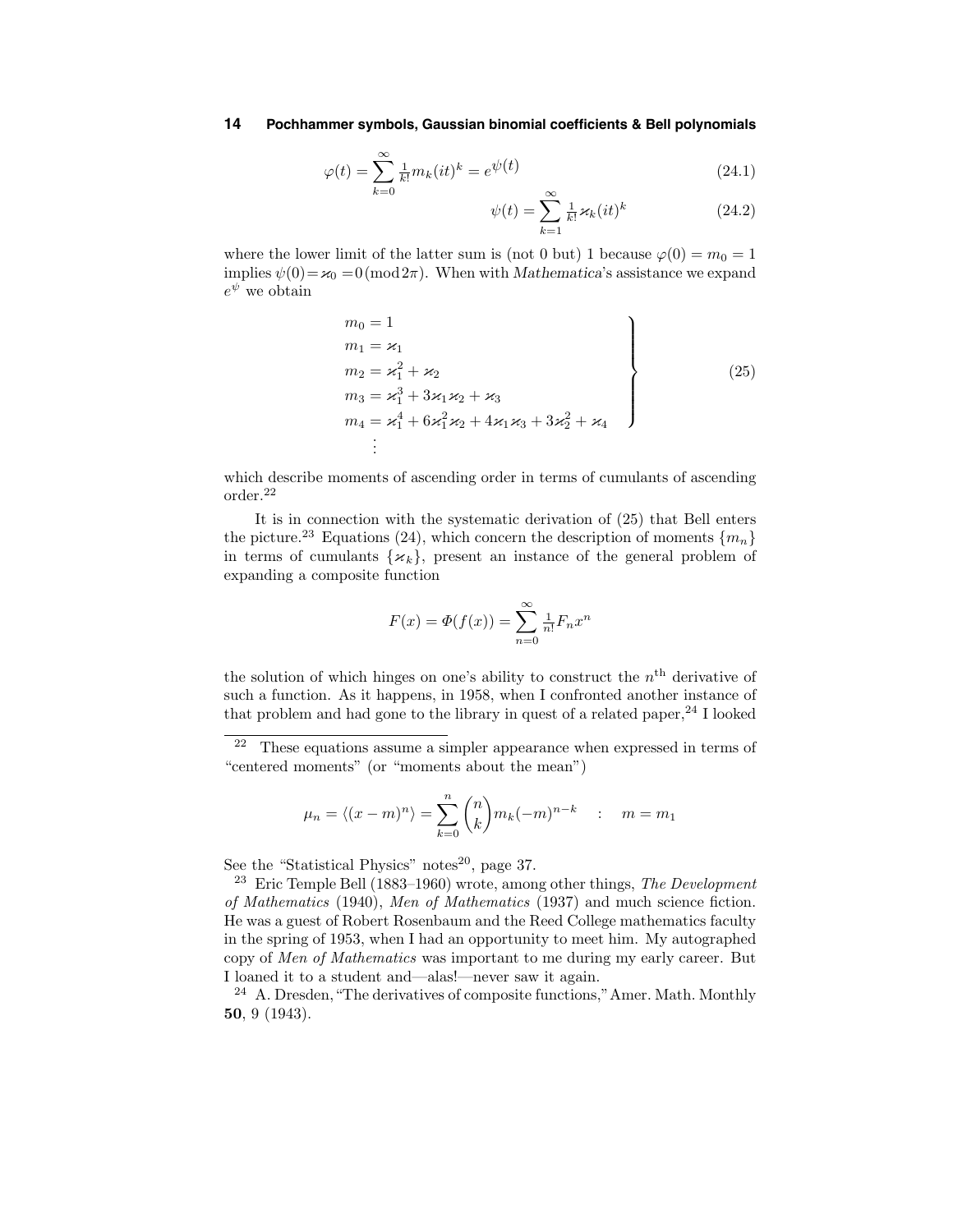#### **Bell polynomials 15**

into the current issue of that journal and encountered an item that answered precisely to my needs: V. F. Ivanoff<sup>25</sup> challenged readers to show that the  $n<sup>th</sup>$ derivative  $F^{(n)}(x)$  of the composite function  $F(x) = \Phi(f(x))$  can be described

$$
\begin{vmatrix} f'D & f''D & f'''D & f'''D & \cdots & f^{(n)}D \\ -1 & f'D & 2f''D & 3f'''D & \cdots & {n-1 \choose 1}f^{(n-1)}D \\ 0 & -1 & f'D & 3f''D & \cdots & {n-1 \choose 2}f^{(n-2)}D \\ 0 & 0 & -1 & f'D & \cdots & {n-1 \choose 3}f^{(n-3)}D \\ \vdots & \vdots & \vdots & \vdots & \vdots & \vdots \\ 0 & 0 & 0 & \cdots & f'D \end{vmatrix} \Phi(f) \qquad (26)
$$

where  $f^{(k)} \equiv \left(\frac{d}{dx}\right)^k f(x)$  and  $D^k \Phi(f) \equiv \left(\frac{d}{df}\right)^k \Phi(f)$ . I was able to develop several alternative demonstrations and associated recursion relations, and over the years have drawn upon (26) and its corollaries to crack a wide assortment of problems.<sup>26</sup> Only much later did I discover that (26) has come to be known as "Faà di Bruno's formula," though (if not yet in determinantal form) it first appeared  $(1800)$  in a calculus treatise by Louis François Antoine Arbogast (1759–1803). Faà di Bruno<sup>27</sup> (1825–1888) entered the picture with the publication in 1855 and 1857 of a pair of 2-page papers in which the determinant (26) first appeared, and a text (1876) that finally provided detailed arguments.

Of exceptional simplicity—and importance, because of its very frequent occurance—is the case  $\Phi(f) = e^f$ . Then  $D\Phi = \Phi$  and the D operators can be dropped from (26). Equations (24) provide an instance of just such a case, so by (26) we have (recall  $\varkappa_0 = 0$ )

<sup>25</sup> Advanced Problem No. 4782, Amer. Math. Monthly 65, 212 (1958).

<sup>26</sup> See "Foundations and applications of the Schwinger action principle," Appendix A, pages 128–157 (Brandeis University dissertation, 1960); "Some applications of an elegant formula due to V. F. Ivanoff," notes for a seminar presented 28 May 1969 to the Applied Math Club at Portland State University, reprinted in my Collected Seminars 1963-1970; "Algorithm for the efficient evaluation of the trace of the inverse of a matrix," (December 1996).

<sup>&</sup>lt;sup>27</sup> Francesco Faà di Bruno began his career as a military officer, but resigned his commission to study mathematics in Paris, where his dissertation was directed by Cauchy and he became a close friend of Hermite. He taught at the University of Turin (Peano was one of his students), but at the advanced age of 51 was ordained as a priest, and devoted himself to finding ways to relieve the plight of maids, domestic servants, unmarried mothers and prostitutes; he founded a publish house that employed orphaned girls as mathematical typesetters. In 1988 he was beatified by Pope John Paul II. For a detailed account of Faà di Bruno's work (and the work of others) as it relates to his eponymous formula, see Warren Johnson, "The curious history of Faa` di Bruno's formula," Amer. Math. Monthly 109, 217–234 (2002), which is available as a free pdf download on the web.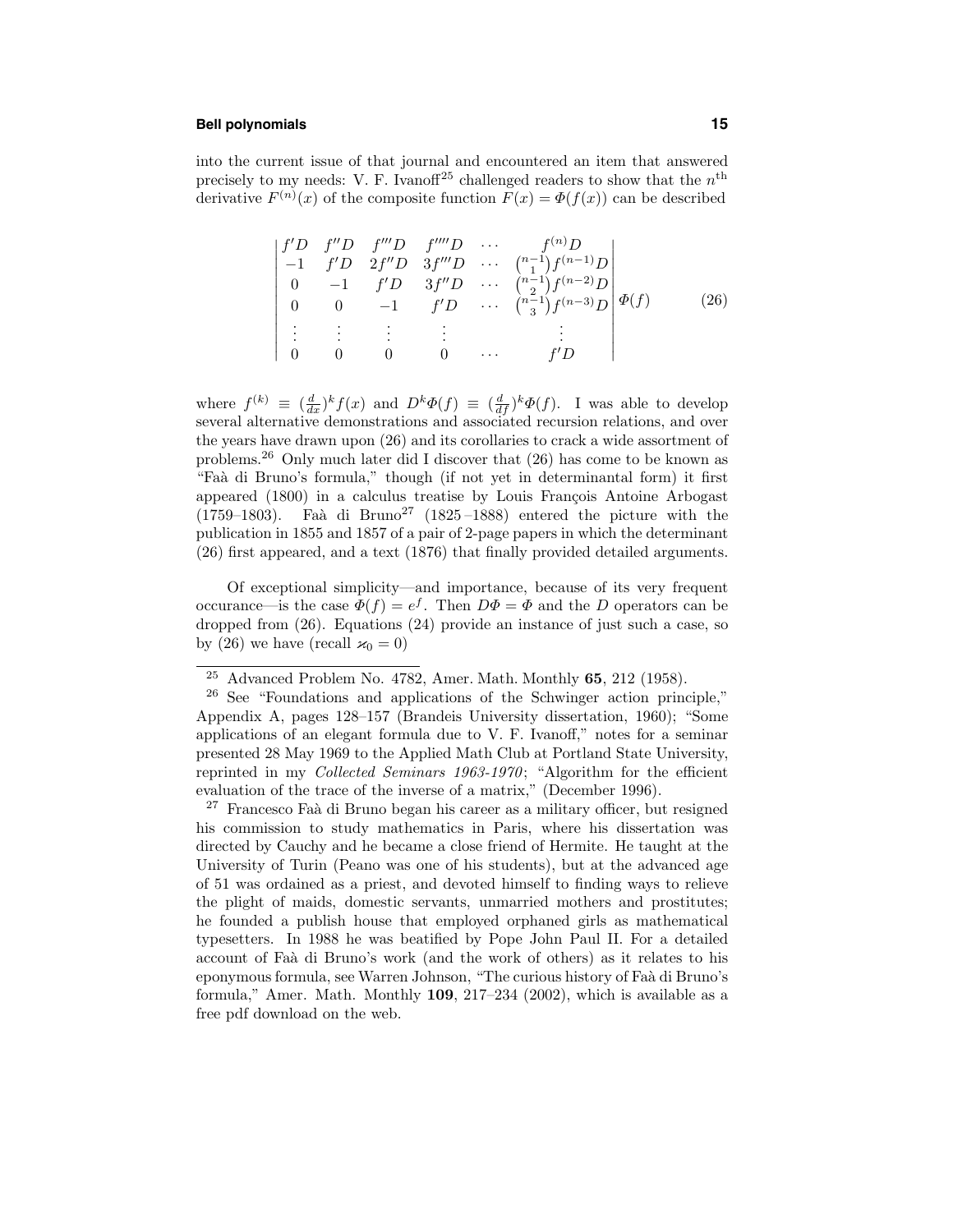$$
m_0 = 1
$$
  
\n
$$
m_1 = \varkappa_1
$$
  
\n
$$
m_2 = \begin{vmatrix} \varkappa_1 & \varkappa_2 \\ -1 & \varkappa_1 \end{vmatrix}
$$
  
\n
$$
m_n = \begin{vmatrix} \varkappa_1 & \varkappa_2 & \varkappa_3 & \varkappa_4 & \cdots & \varkappa_n \\ -1 & \varkappa_1 & 2\varkappa_2 & 3\varkappa_3 & \cdots & {n-1 \choose 1} \varkappa_{n-1} \\ 0 & -1 & \varkappa_1 & 3\varkappa_2 & \cdots & {n-1 \choose 2} \varkappa_{n-2} \\ 0 & 0 & -1 & \varkappa_1 & \cdots & {n-1 \choose 3} \varkappa_{n-3} \\ \vdots & \vdots & \vdots & \vdots & & \vdots \\ 0 & 0 & 0 & 0 & \cdots & \varkappa_1 \end{vmatrix}
$$

which give back (25).

To invert  $(25)$  (*i.e.*, to describe cumulants in terms of moments) we work from the functional inverse of (24):

$$
\sum_{n=0}^{\infty} \frac{1}{n!} \varkappa_n \lambda^n = \log \left[ \sum_{k=0}^{\infty} \frac{1}{k!} m_k \lambda^k \right]
$$

By (26) we have

$$
\varkappa_0 = \log m_0 = \log 1 = 0
$$
\n
$$
\varkappa_0 = \begin{vmatrix}\nm_1 D & m_2 D & m_3 D & m_4 D & \cdots & m_n D \\
-1 & m_1 D & 2m_2 D & 3m_3 D & \cdots & \binom{n-1}{2} m_{n-1} D \\
0 & -1 & m_1 D & 3m_2 D & \cdots & \binom{n-1}{2} m_{n-2} D \\
0 & 0 & -1 & m_1 D & \cdots & \binom{n-1}{3} m_{n-3} D \\
\vdots & \vdots & \vdots & \vdots & \vdots & \vdots \\
0 & 0 & 0 & 0 & \cdots & m_1 D\n\end{vmatrix} \boldsymbol{\Phi}(f)\Big|_{\lambda=0}
$$

with  $\Phi(f) = \log f$  but now—as in all non-exponential cases—cannot abandon but must take into explicit account the action of the D-operators. Expanding the determinants, we have

$$
\begin{aligned} \varkappa_1 &= \left[ m_1 D \right] \log f \big|_{\lambda=0} \\ \varkappa_1 &= \left[ m_2 D + m_1^2 D^2 \right] \log f \big|_{\lambda=0} \\ \varkappa_2 &= \left[ m_3 D + 3 m_1 m_2 D^2 + m_1^3 D^3 \right] \log f \big|_{\lambda=0} \\ \varkappa_3 &= \left[ m_4 D + (3 m_2^2 + 4 m_1 m_3) D^2 + 6 m_1^2 m_3 D^3 + m_1^4 D^4 \right] \log f \big|_{\lambda=0} \end{aligned}
$$

Using  $D^k \log(f) = (-)^{k-1}(k-1)!f^{-k}$  which becomes  $(-)^{k-1}(k-1)!$  at  $\lambda = 0$ , we find we find

$$
\begin{aligned}\n\varkappa_1 &= m_1 \\
\varkappa_2 &= m_2 - m_1^2 \\
\varkappa_3 &= m_3 - 3m_1m_2 + 2m_1^3 \\
\varkappa_4 &= m_4 - 4m_1m_3 + 12m_1^2m_2 - 3m_2^2 - 6m_1^4\n\end{aligned}
$$
\n(27)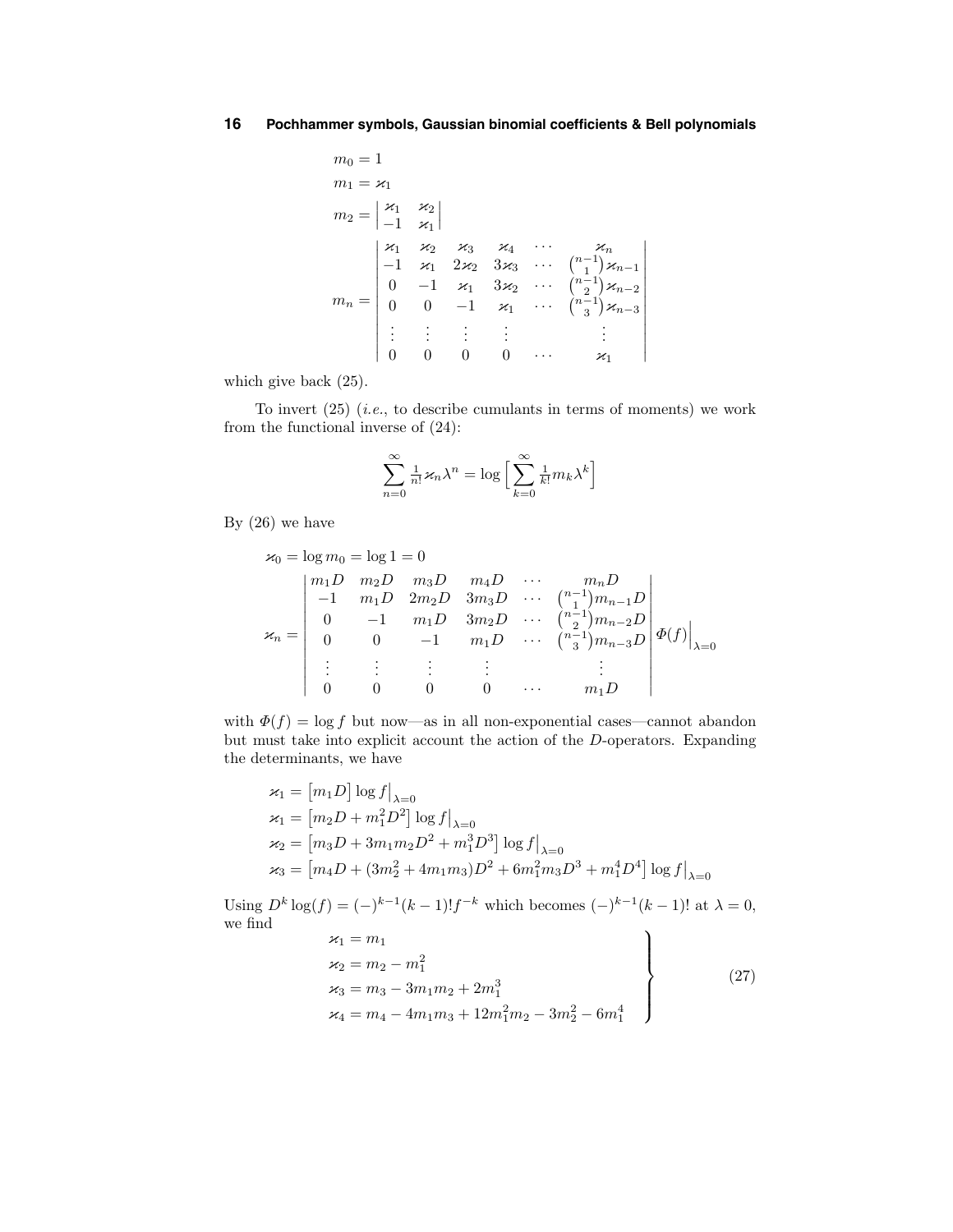# **Bell polynomials 17**

which agree precisely with the results produced by the command

Series 
$$
[\text{Log}[1 + m_1\lambda + \frac{1}{2}m_2\lambda^2 + \frac{1}{6}m_3\lambda^3 + \frac{1}{24}m_4\lambda^4], {\lambda, 0, 4}]
$$

We note that terms on the right side of (25)—ditto those on the right side of (27)—associate in an obvious way with the partitions of the subscripted index:

Partitions[1] = {1} Partitions[2] = {2}, {1, 1} Partitions[3] = {3}, {2, 1}, {1, 1, 1} Partitions[4] = {4}, {3, 1}, {2, 2}, {2, 1, 1}, {1, 1, 1, 1}

The following remarks refer to the elegant iceberg of which that observation exposes only the tip. We look to this slight notational variant of (24):

$$
\hat{G}(t, u) = \exp\left\{u \sum_{j=1}^{\infty} x_j t^j\right\}
$$
\n(28.1)

$$
= 1 + \sum_{n=1}^{\infty} t^n \left\{ \sum_{k=1}^n \frac{1}{k!} u^k \hat{B}_{n,k}(x_1, x_2, \dots, x_{n-k+1}) \right\}
$$
(28.2)

where the  $\hat{B}_{n,k}$  are "ordinary partial Bell polynomials"<sup>28</sup> and  $\hat{G}(t,u)$  is their generating function. If we use

G=Series[Exp[u $\sum_{j=1}^{10} x_j t^j$ ], $\{{\tt t,0,8}\}$ , $\{{\tt u,0,8}\}$ ]//Simplify to construct leading terms in the double series, and use (say)

6!SeriesCoefficient[G,{6}]

to pull out the coefficient of  $t^6$  we obtain

$$
\sum_{k=1}^{6} \frac{1}{k!} u^{k} \hat{B}_{6,k}(x_{1}, x_{2}, \dots, x_{6-k+1})
$$
\n
$$
= \{ux_{6} + \frac{1}{2!} u^{2} (x_{3}^{2} + 2x_{2}x_{4} + 2x_{1}x_{5}) + \frac{1}{3!} u^{3} (x_{2}^{3} + 6x_{1}x_{2}x_{3} + 3x_{1}^{2}x_{4}) + \frac{1}{4!} u^{4} (6x_{1}^{2}x_{2}^{2} + 4x_{1}^{3}x_{3}) + \frac{1}{5!} u^{5} (5x_{1}^{4}x_{2}) + \frac{1}{6!} u^{6} (x_{1}^{6}) \}
$$

The deployment of subscripts is seen to conform precisely to  $p(6, k)$ , the partitions of 6 into k parts (produced by IntegerPartitions[6, $\{k\}$ ])

$$
p(6,1) : \{6\}p(6,2) : \{5,1\},\{4,2\},\{3,3\}p(6,3) : \{4,1,1\},\{3,2,1\},\{2,2,2\}p(6,4) : \{3,1,1,1\},\{2,2,1,1\}p(6,5) : \{2,1,1,1,1\}p(6,6) : \{1,1,1,1,1,1\}
$$

<sup>28</sup> Terminology taken from the Wikipedia article "Bell polynomials," where such polynomials are denoted  $\hat{B}_{n,k}$  to distinguish them from the "exponential" partial Bell polynomials"  $B_{n,k}$ : see below.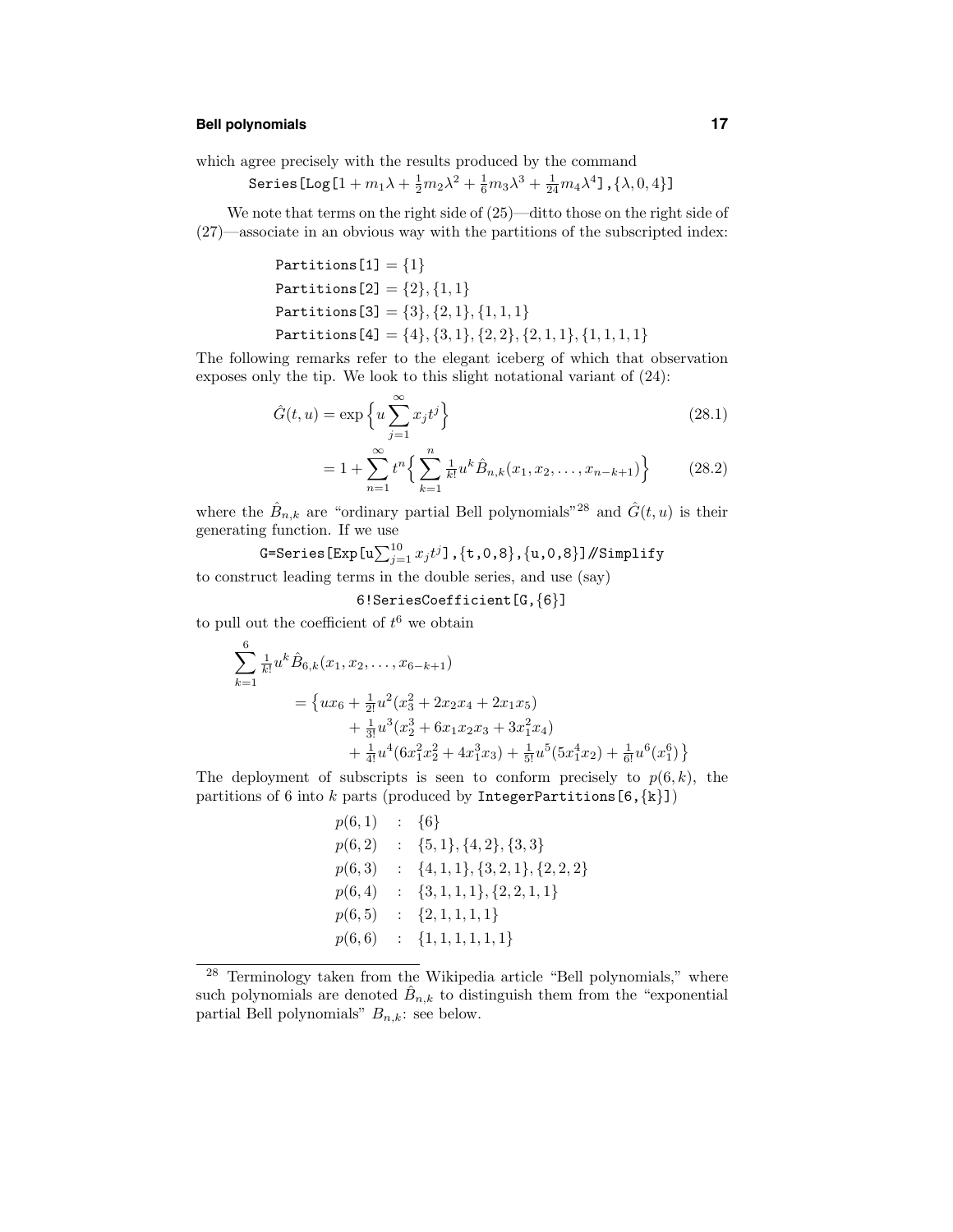while the fractional coefficients are seen to have the form

$$
\frac{k!}{\text{product of factorials of the exponents}}
$$

We see in particular that  $\hat{B}_{6,3}(x_1, x_2, x_3, x_4)$  can be described

$$
\hat{B}_{6,3}=x_2^3+6x_1x_2x_3+3x_1^2x_4)=3!\sum_{\mu}\frac{\pi_1^{\mu_1}x_2^{\mu_2}x_3^{\mu_3}x_4^{\mu_4}}{\mu_1!\mu_2!\mu_3!\mu_4!}
$$

where the  $\sum''$  ranges over all sets  $\{\mu_1, \mu_2, \mu_3, \mu_4\}$  such that

$$
\mu_1 + \mu_2 + \mu_3 + \mu_4 = 3
$$
  

$$
\mu_1 + 2\mu_2 + 3\mu_3 + 4\mu_4 = 6
$$

*i.e.*, over  $\{0, 3, 0, 0\}$ ,  $\{1, 1, 1, 0\}$  and  $\{2, 0, 0, 1\}$ . Generally

$$
\hat{B}_{n,k}(x_1, x_2, \dots, x_\nu) = \sum_{\mu}^{\prime\prime} \frac{k!}{\mu_1! \mu_2! \cdots \mu_\nu!} x_1^{\mu_1} x_2^{\mu_2} \cdots x_\nu^{\mu_\nu}
$$
\n
$$
\mu_1 + \mu_2 + \cdots + \mu_\nu = k
$$
\n
$$
\mu_1 + 2\mu_2 + \cdots + \nu_\mu = n
$$
\n(29)

where  $\nu \equiv n - k + 1$  and  $k = 0, 1, 2, ..., n$   $(n = 0, 1, 2, ...)$ . We note that  $\hat{B}_{0,0} = 1$  and that  $\hat{B}_{n,k}(x_1, x_2, \ldots, x_{\nu})$  is homogeneous of degree k.

The associated "exponential partial Bell polynomials"  $B_{n,k}(x_1, x_2, \ldots, x_{\nu})$ are generated by

$$
G(t, u) = \exp\left\{u \sum_{j=1}^{\infty} \frac{1}{j!} x_j t^j\right\}
$$
\n(30.1)

$$
= 1 + \sum_{n=1}^{\infty} \frac{1}{n!} t^n \left\{ \sum_{k=1}^n u^k B_{n,k}(x_1, x_2, \dots, x_{n-k+1}) \right\}
$$
(30.2)

can be obtained from

$$
B_{n,k}(x_1, x_2, \dots, x_{\nu}) = \frac{n!}{k!} \hat{B}_{n,k}(\frac{1}{1!}x_1, \frac{1}{2!}x_2, \dots, \frac{1}{\nu!}x_{\nu})
$$

which gives, for example,

$$
B_{6,3}(x_1, x_2, x_3, x_4) = 120\left(\left(\frac{1}{2}x_2\right)^3 + 6x_1\left(\frac{1}{2}x_2\right)\left(\frac{1}{6}x_3\right) + 3x_1^2\left(\frac{1}{24}x_4\right)\right)
$$
  
=  $15x_2^3 + 60x_1x_2x_3 + 15x_1^2x_4$ 

The coefficients in such expressions can be obtained from theory having to do with the "partitions of sets."<sup>28</sup> In the present instance

> $15 = \begin{cases} \text{number of ways to partition a 6-element set} \\ \text{inter all 2, 3, and 9} \end{cases}$ into subsets of sizes 2, 2 and 2  $60 = \begin{cases} \text{number of ways to partition a 6-element set} \\ \text{inter all 2 and 2} \end{cases}$ into subsets of sizes 1, 2 and 3  $15 = \begin{cases} \text{number of ways to partition a 6-element set} \\ \text{inter all } 1 \text{ and } 4 \end{cases}$ into subsets of sizes 1, 1 and 4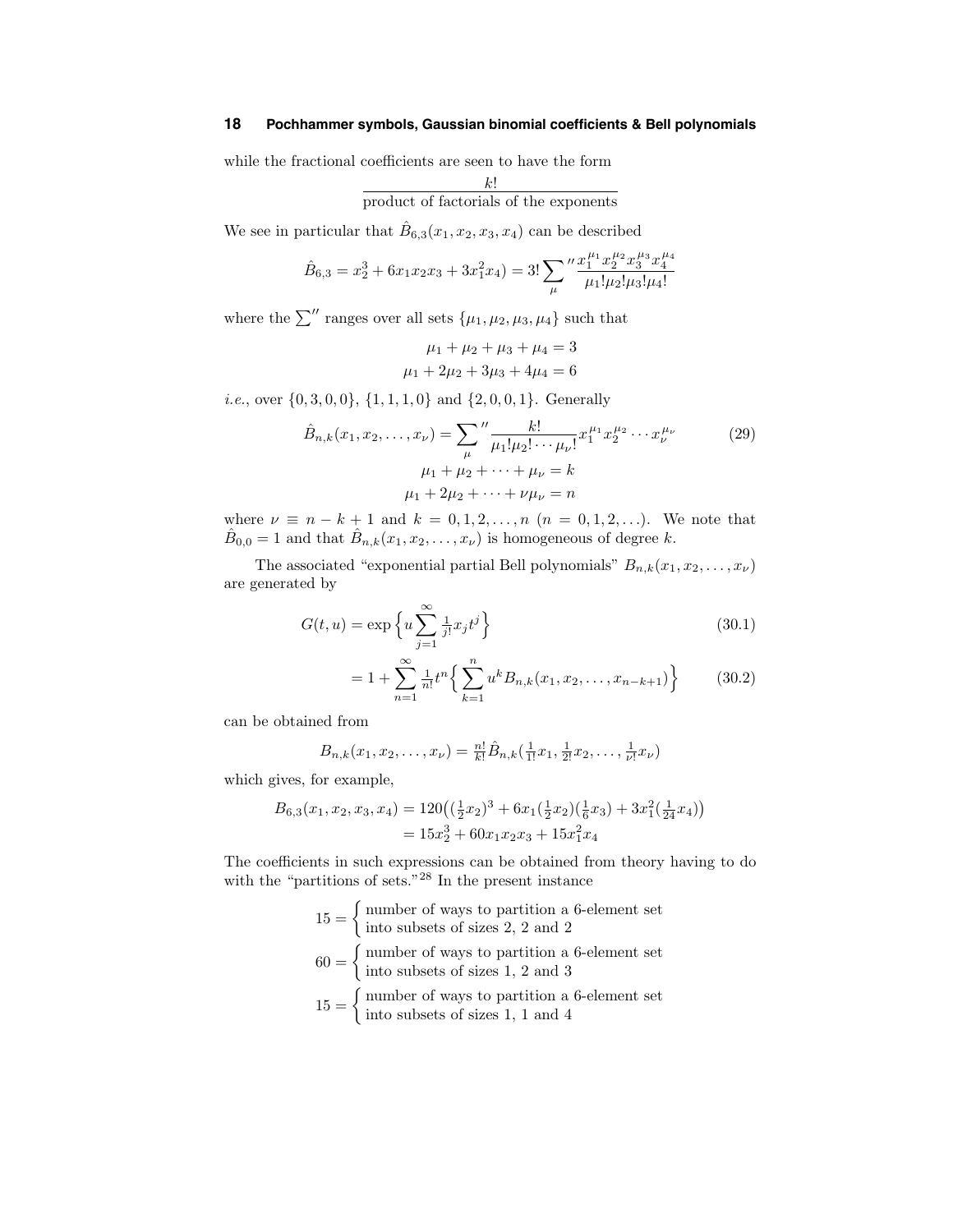# **Bell polynomials 19**

I indicate how Mathematica can be coaxed to producd those numbers. Let the elements of the 6-element set be  $\{1, 2, 3, 4, 5, 6\}$ . The command

W=KSetPartitions[{1,2,3,4,5,6},3]

produces a list of 90 such partitions, of which the first is  $\{\{1\}, \{2\}, \{3, 4, 5, 6\}\}\$ and the last is  $\{\{1,4\},\{2,5\},\{3,6\}\}\$ . The command

X=Table[Table[Length[Part[W[[j]],k]],{k,1,3}],{j,1,Length[W]]

tabulates the lengths of the respective parts of the partitions listed in W. The command

Y=Table[Sort[Part[X,k]],{k,1,Length[X]]

places the members of each 3-member set in that 90-set list in natural order, and the command Tally[Y] announces

$$
{\{2,2,2\},15\}, \quad {\{1,2,3\},60\}, \quad {\{1,1,4\},15\}
$$

—as claimed.

If in (30) we set  $u = 1$  we obtain the generator of the "*complete* exponential Bell polynomials"

$$
G(t, u) = \exp \left\{ \sum_{j=1}^{\infty} \frac{1}{j!} x_j t^j \right\}
$$
  
=  $1 + \sum_{n=1}^{\infty} \frac{1}{n!} t^n \left\{ \sum_{k=1}^n B_{n,k}(x_1, x_2, \dots, x_{n-k+1}) \right\}$   
=  $\sum_{n=0}^{\infty} \frac{1}{n!} t^n B_n(x_1, x_2, \dots, x_n)$ 

of which the first few (as constructed by Mathematica) are

$$
B_0 = 1
$$
  
\n
$$
B_1(x_1) = x_1
$$
  
\n
$$
B_2(x_1, x_2) = x_1^2 + x_2
$$
  
\n
$$
B_3(x_1, x_2, x_3) = x_1^3 + 3x_1x_2 + x_3
$$
  
\n
$$
B_4(x_1, x_2, x_3, x_4) = x_1^4 + 6x_1^2x_2 + 3x_2^2 + 4x_1x_3 + x_4
$$
  
\n
$$
B_5(x_1, x_2, x_3, x_4, x_5) = x_1^5 + 10x_3x_3 + 15x_1x_2^2 + 10x_1^2x_3 + 10x_2x_3 + 5x_1x_4 + x_5
$$

They can be described determinantally and possess a rich variety of algebraic interrelationships which I will not linger to describe. When all  $x_i$  are set equal to  $x$  (*i.e.*, when all subscripts are abandoned) they become "Bell polynomials"

$$
B_0(x) = 1
$$
  
\n
$$
B_1(x) = x
$$
  
\n
$$
B_2(x) = x + 3x^2 + x^3
$$
  
\n
$$
B_4(x) = x + 7x^2 + 6x^3 + x^4
$$
  
\n
$$
B_5(x) = x + 15x^2 + 25x^3 + 10x^4 + x^5
$$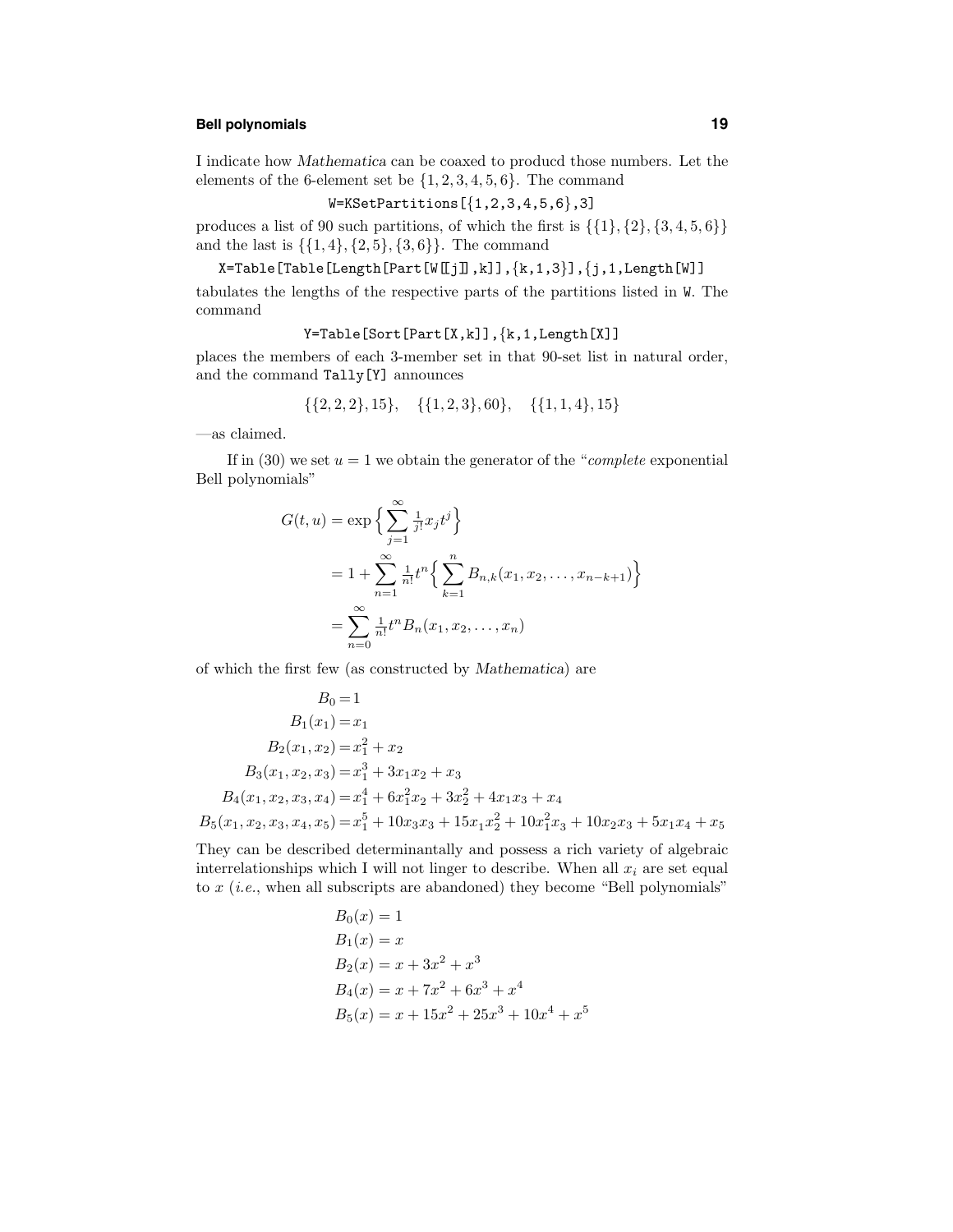which can be generated by developing  $\exp[(e^t - 1)x]$  in powers of t

$$
\exp[(e^t - 1)x] = \sum_{n=0}^{\infty} \frac{1}{n!} B_n(x) t^n
$$
\n(31)

and which at  $x = 1$  produce "Bell numbers"  $B_n$ <sup>29</sup> Bell polynomials  $B_n(x)$ inherit properties from the complete exponential Bell polynomials. One has, for example,

$$
B_n(x + y) = \sum_{k=0}^{n} {n \choose k} B_k(x) B_{n-k}(y)
$$

which is a corollary of

$$
B_n(x_1 + y_1, ..., x_n + y_n)
$$
  
=  $\sum_{k=1}^n {n \choose k} B_k(x_1, ..., x_k) B_{n-k}(y_1, ..., y_{n-k})$ 

and—because exponents have become subscripts—resembles a  $q$ -analog of

$$
(x+y) = \sum_{k=0}^{n} \binom{n}{k} x^k y^{n-k}
$$

We note in the latter connection that while the  $\Sigma$  in

$$
(x_1 + x_2 + \dots + x_{\nu})^k = \sum_{\mu}^{\prime} {k \choose \mu_1, \mu_2, \dots, \mu_{\nu}} x_1^{\mu_1} x_2^{\mu_2} \dots x_{\nu}^{\mu_{\nu}}
$$

is subject to the single constraint  $\mu_1 + \mu_2 + \cdots + \mu_n = k$  (*i.e.*, it ranges over all permutations of all partitions of k), the  $\sum$  in (29)—which can be written

$$
\hat{B}_{n,k}(x_1, x_2, \dots, x_{\nu}) = \sum_{\mu}^{\nu} \binom{k}{\mu_1, \mu_2, \dots, \mu_{\nu}} x_1^{\mu_1} x_2^{\mu_2} \cdots x_{\nu}^{\mu_{\nu}}
$$

—is subject also to a second constraint  $\mu_1 + 2\mu_2 + \cdots + \nu \mu_{\nu} = n$ , so can be expected to involve generally many fewer terms.

The Bell numbers—which were seen at (31) to be generated by  $\exp[(e^t-1)]$ —are, like all aspects of this subject, replete with combinatorial/permutational/ partional connections.<sup>30</sup> Of which I provide only a single example: the command

 $^{29}$  In my Version 7 of Mathematica the commands  $\mathtt{Bell[n,x]}$  and  $\mathtt{Bell[n]}$ produce  $B_n(x)$  and  $B_n$ . Subsequent versions (Version 8, released in 2010, or later) provide a command BellY[n, k,  $\{x_1, x_2, \ldots, x_{n-k+1}\}$ ] that produces incomplete Bell polynomials of some flavor: a web site provides the example BellY[4,2, $\{x_1, x_2, x_3\}$ ] =  $3x_2^2 + 4x_1x_3$ .

 $30$  For a good survey, see the Wikipedia article "Bell numbers."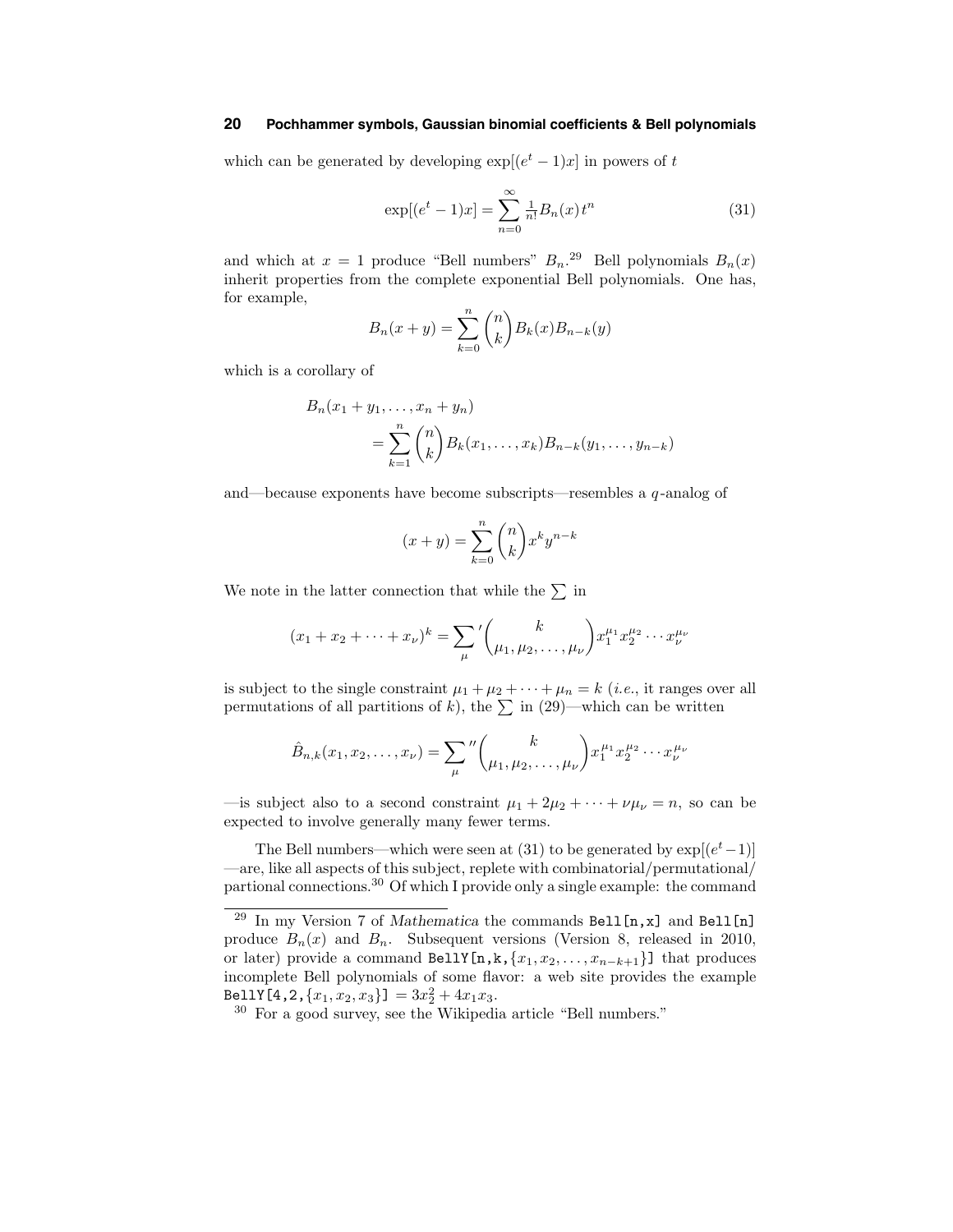# **Faa` di Bruno, revisited 21**

# Flatten[Table[KSetPartitions $\left[\{1,2,3\},\text{k}\right],\{k,1,3\}$ ],1]

exhibits all the ways of partitioning the set  $\{1, 2, 3\}$  into subsets:

$$
{1, 2, 3}
$$
  

$$
{1}, {2, 3}, {2, 4}, {2}, {1, 3}, {3}, {1, 2}
$$
  

$$
{1}, {2}, {3}
$$

Of which there are  $B_3 = 5$ . More generally, the command

Length [Flatten [Table [KSetPartitions  $[\{1,2,3,...,n\},k]$ ,  $\{k,1,n\}$ ], 1]]

—which constructs and then counts all the distinct partitions of  $\{1, 2, 3, \ldots, n\}$ —always responds True when set equal (==) to BellB[n], though it sometimes takes a while; the Bell numbers become very large very fast:

$$
B_5 = 52
$$
  
\n
$$
B_{10} = 115975
$$
  
\n
$$
B_{15} = 1382958545
$$
  
\n
$$
B_{20} = 51724158235372
$$

**Faà di Bruno, revisited.** From (26) we have (in the illustrative case  $n = 5$ )

$$
\frac{d^5}{dx^5} \Phi(f(x)) = \begin{vmatrix} f_1D & f_2D & f_3D & f_4D & f_5D \\ -1 & f_1D & 2f_2D & 3f_3D & 4f_4D \\ 0 & -1 & f_1D & 3f_2D & 6f_3D \\ 0 & 0 & -1 & f_1D & 4f_2D \\ 0 & 0 & 0 & -1 & f_1D \end{vmatrix} \Phi(f(x))
$$

Expanding the determinant (as in the case  $n = 4$  we did already on page 16), we have

$$
\left\{f_5D+(10f_2f_3+5f_1f_4)D^2+(15f_1f_2^2+10f_1^2f_3)D^3\right.\\ \left.+10f_1^3f_2D^4+f_1^5D^5\right\}\Phi(f(x))
$$

Working now from (30), we look in particular to the coefficient of  $\frac{1}{5!}t^5$  and find

$$
\sum_{k=1}^{5} B_{5,k}(x_1, x_2, \dots, x_{5-k+1}) u^k
$$
  
=  $x_5 u + (10x_2x_3 + 5x_1x_4)u^2 + (15x_1x_2^2 + 10x_1^2x_3)u^3 + 10x_1^3x_2u^4 + x_1^5u^5$   
=  $B_{5,1}(x_1, x_2, x_3, x_4, x_5)u^1 + B_{5,2}(x_1, x_2, x_3, x_4)u^2$   
+  $B_{5,3}(x_1, x_2, x_3)u^3 + B_{5,4}(x_1, x_2)u^4 + B_{5,5}(x_1)u^5$ 

Compare the  $D$ -series with the  $u$ -series and it becomes evident that we have in the case  $n = 5$  (and can expect to have in general)

$$
\left(\frac{d}{dx}\right)^{n} \Phi(f(x)) = \sum_{k=1}^{n} B_{n,k}(f_1, \dots, f_\nu) \cdot D^k \Phi(f) \tag{32.1}
$$

$$
= \sum_{k=1}^{n} \left\{ \sum_{\mu}^{\prime\prime} \binom{n}{\mu_1, \mu_2, \dots, \mu_\nu} f_1^{\mu_1} f_2^{\mu_2} \cdots f_\nu^{\mu_\nu} \right\} \left(\frac{d}{df}\right)^k \varPhi(f) \tag{32.2}
$$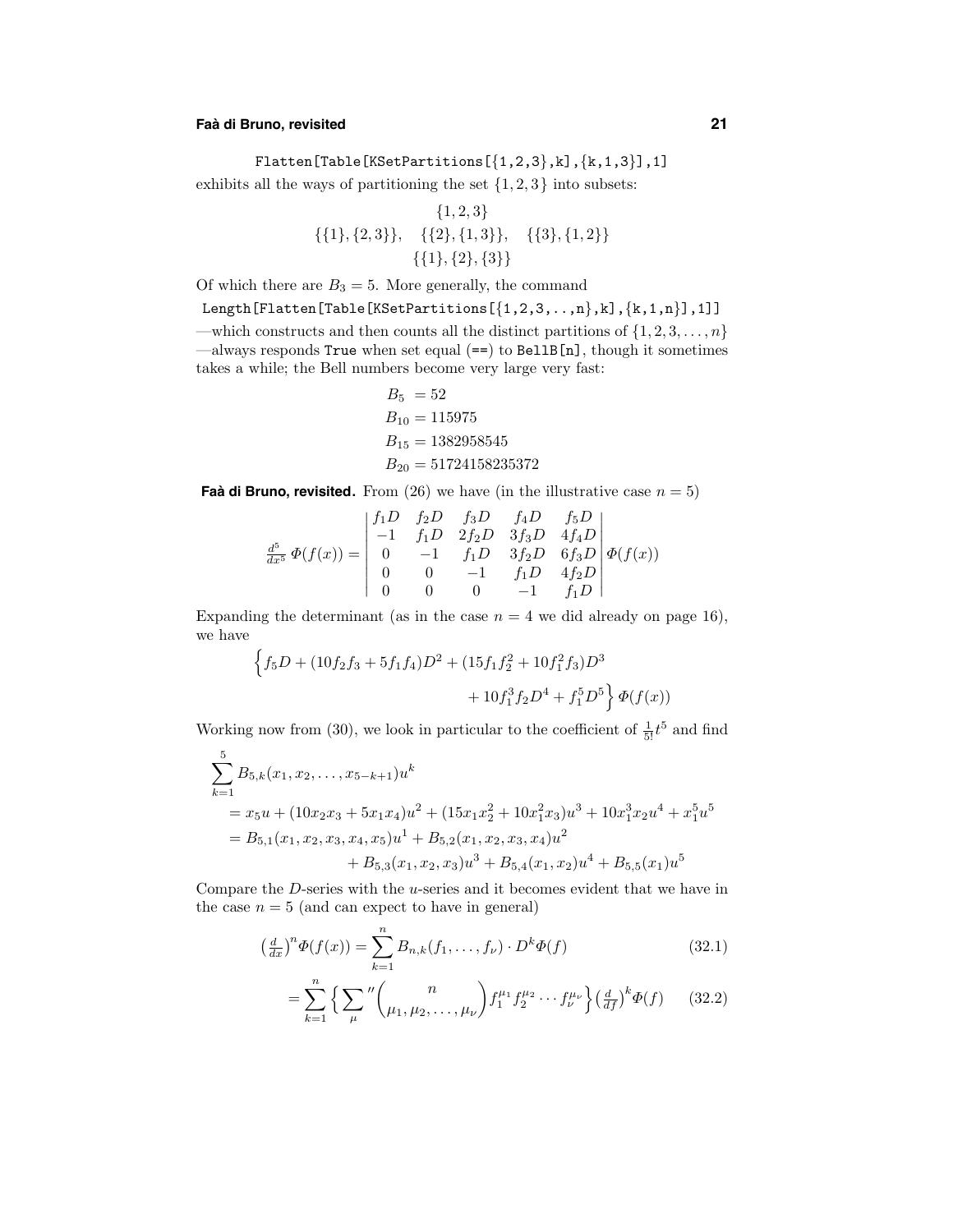where again:  $\nu = n - k + 1$ ,  $\sum_{s=1}^{\nu} \mu_s = k$ ,  $\sum_{s=1}^{\nu} s \mu_s = n$ . Equation (32.1) provides an elegantly succinct and efficient formulation of "Faà di Bruno's formula," seen now to be equivalent to "Faa` di Bruno's determinantal formula" (26). I conclude with discussion of an uncommon application<sup>26</sup> of the latter that I have, over the years, found to be particularly useful.

**Application to matrix theory.** Let  $A = I - xM$  be a non-singular square matrix. From the generalized spectral decomposition of  $A$  one can construct<sup>31</sup> a matrix  $\mathbb{B} = \log \mathbb{A}$  such that  $\mathbb{A} = e^{\mathbb{B}}$  and establish that  $\det \mathbb{A} = e^{\text{tr}\mathbb{B}}$ . Drawing formally upon the series

$$
\log(1-z) = -z - \frac{1}{2}z^2 - \frac{1}{3}z^3 - \frac{1}{4}z^4 - \dotsb \quad : \quad z^2 < 1
$$

we expect to have

$$
F(x) = \sum_{n=0}^{\infty} \frac{1}{n!} F_n x^n \equiv \det(\mathbb{I} - x\mathbb{M}) = e^{f(x)}
$$

with

$$
f(x) = -T_1 x - \frac{1}{2} T_2 x^2 - \frac{1}{3} T_3 x^3 - \frac{1}{4} T_4 x^4 - \cdots \qquad T_n = \text{tr} \mathbb{M}^n
$$
  
=  $f_0 + \frac{1}{1!} f_1 x^1 + \frac{1}{2!} f_2 x^2 + \frac{1}{3!} f_3 x^3 + \frac{1}{4!} f_4 x^4 + \cdots$ 

$$
f_0 = 0
$$
 and  $f_k = -(k-1)!T_k$ :  $k = 1, 2, 3, ...$ 

From (26)—noting that  $e^{f(0)} = 1$ —we obtain

$$
F_n = \begin{vmatrix} f_1 & f_2 & f_3 & f_4 & \cdots & f_n \\ -1 & f_1 & 2f_2 & 3f_3 & \cdots & {n-1 \choose 2} f_{n-1} \\ 0 & -1 & f_1 & 3f_2 & \cdots & {n-1 \choose 2} f_{n-2} \\ 0 & 0 & -1 & f_1 & \cdots & {n-1 \choose 3} f_{n-3} \\ \vdots & \vdots & \vdots & \vdots & & \vdots \\ 0 & 0 & 0 & 0 & \cdots & f_1 \end{vmatrix}
$$

$$
T_1 \quad T_2 \quad 2T_3 \quad 6T_4 \quad \cdots \quad (n-1)! T_n
$$

$$
= (-)^n \begin{vmatrix} T_1 & T_2 & 2T_3 & 6T_4 & \cdots & (n-1)! T_n \\ 1 & T_1 & 2T_2 & 6T_2 & \cdots & {n-1 \choose 2} (n-2)! T_{n-1} \\ 0 & 1 & T_1 & 3T_2 & \cdots & {n-1 \choose 2} (n-3)! T_{n-2} \\ 0 & 0 & 1 & T_1 & \cdots & {n-1 \choose 3} (n-4)! T_{n-3} \\ \vdots & \vdots & \vdots & \vdots & & \vdots \\ 0 & 0 & 0 & 0 & \cdots & T_1 \end{vmatrix}
$$

 $\overline{\phantom{a}}$ , , , , , , , , , , , ,

Determinants of the latter design can be brought to the more attractive form

<sup>31</sup> See "Working notes concerning Lester Lipsky's A Markov Model of Maxwell Boltzmann & Bose Einstein Statistics," (November 2016), page 6.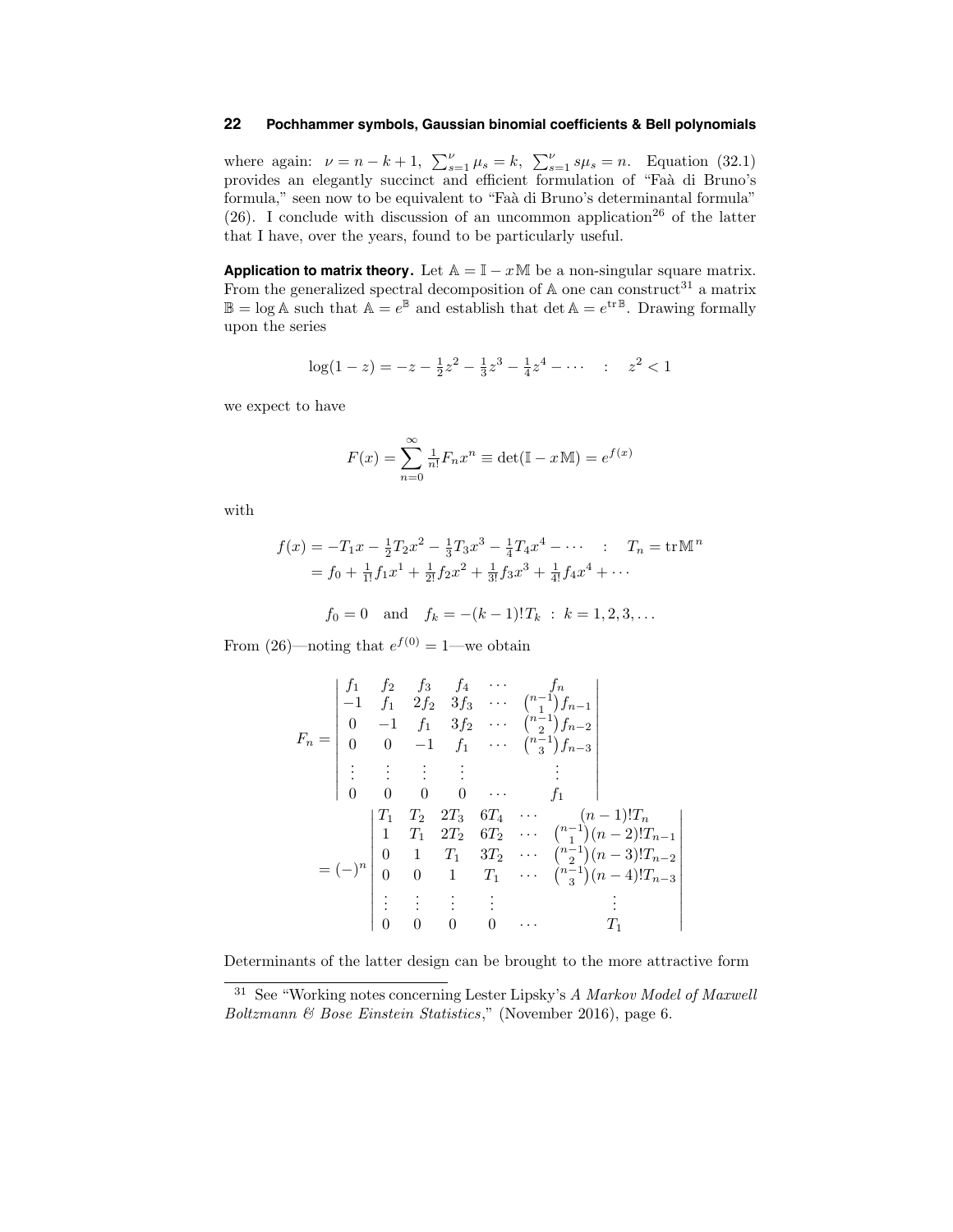# **Application to matrix theory 23**

$$
F_0 = 1, \quad F_n = (-)^n \begin{vmatrix} T_1 & T_2 & T_3 & T_4 & \cdots & T_n \\ 1 & T_1 & T_2 & T_3 & \cdots & T_{n-1} \\ 0 & 2 & T_1 & T_2 & \cdots & T_{n-2} \\ 0 & 0 & 3 & T_1 & \cdots & T_{n-3} \\ \vdots & \vdots & \vdots & \vdots & & \vdots \\ 0 & 0 & 0 & 0 & \cdots & n-1 & T_1 \end{vmatrix}
$$
 (33)

by elementary manipulations, the pattern of which is illustrated below.<sup>32</sup> From (33) we obtain

$$
F_0 = 1
$$
  
\n
$$
F_1 = -\{T_1\}
$$
  
\n
$$
F_2 = +\{T_1^2 - T_2\}
$$
  
\n
$$
F_3 = -\{T_1^3 - 3T_1T_2 + 2T_3\}
$$
  
\n
$$
F_4 = +\{T_1^4 - 6T_1^2T_2 + 3T_2^2 + 8T_1T_3 - 6T_4\}
$$
  
\n
$$
F_5 = -\{T_1^5 - 10T_1^3T_2 + 15T_1T_2^2 + 20T_1^2T_3 - 20T_2T_3 - 30T_1T_4 + 24T_5\}
$$
  
\n
$$
\vdots
$$

all of which can be formulated in terms of incomplete Bell polynomials, and which—though obtained here with the assistance of Mathematica—can be obtained from the simple recursion relations that I have described elsewhere. $^{26}$ 

Of course, if M is  $m \times m$  then  $F(x) = \det(\mathbb{I} - x \mathbb{M})$  is a polynomial of degree  $m$ , which entails  $F_{n>m} = 0$ . I discuss now how this comes about. The characteristic polynomial of M can be written

$$
\det(\mathbb{M} - \lambda \mathbb{I}) = (-)^m \lambda^m \det(\mathbb{I} - \lambda^{-1} \mathbb{M})
$$
  
\n
$$
= (-\lambda)^m \sum_{n=0}^{\infty} \frac{1}{n!} F_n \lambda^{-n}
$$
  
\n
$$
= \sum_{n=0}^{\infty} \frac{1}{n!} \Delta_n (-\lambda)^{m-n} \quad \text{with} \quad \Delta_n = (-)^n F_n \tag{34}
$$

Look, for example, to the case  $m = 3$ :

$$
\det(\mathbb{M} - \lambda \mathbb{I}) = \Delta_0(-\lambda)^3 + \Delta_1(-\lambda)^2 + \frac{1}{2!}\Delta_2(-\lambda)^1 + \frac{1}{3!}\Delta_3(-\lambda)^0
$$

$$
+ \sum_{n=4}^{\infty} \frac{1}{n!}\Delta_n(-\lambda)^{3-n}
$$

$$
= -\lambda^3 + T_1\lambda^2 - \frac{1}{2}\left\{T_1^2 - T_2\right\}\lambda + \frac{1}{6}\left\{T_1^3 - 3T_1T_2 + 2T_3\right\}
$$

$$
- \frac{1}{24}\left\{T_1^4 - 6T_1^2T_2 + 3T_2^2 + 8T_1T_3 - 6T_4\right\}\lambda^{-1} + \cdots
$$

32

$$
\begin{vmatrix} T_1 & T_2 & 2T_3 \ 1 & T_1 & 2T_2 \ 0 & 1 & T_1 \end{vmatrix} = \frac{1}{2} \begin{vmatrix} T_1 & T_2 & 2T_3 \ 1 & T_1 & 2T_2 \ 0 & 2 & 2T_1 \end{vmatrix} = \begin{vmatrix} T_1 & T_2 & T_3 \ 1 & T_1 & T_2 \ 0 & 2 & T_1 \end{vmatrix}, \text{ etc.}
$$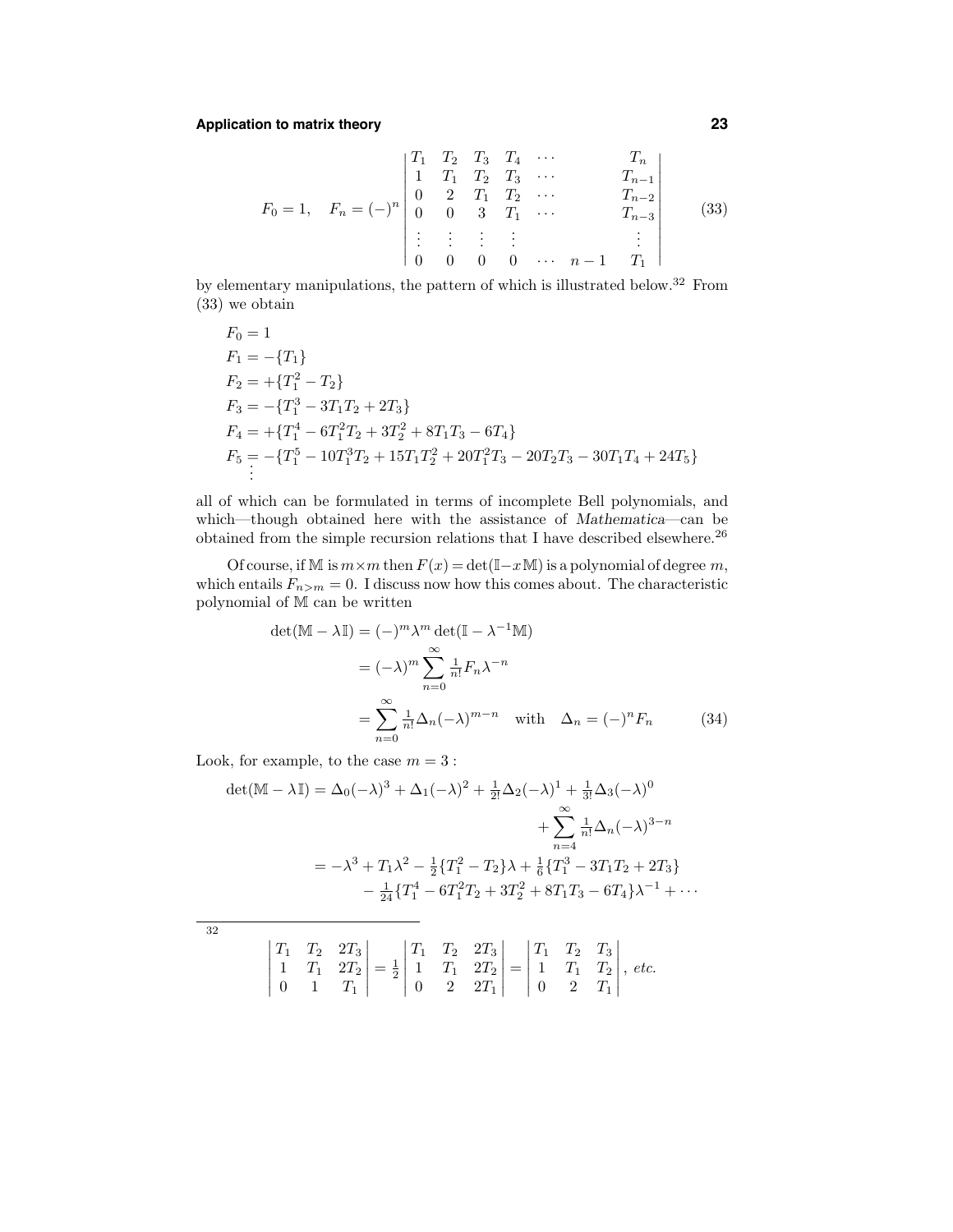which at  $\lambda = 0$  would give det  $\mathbb{M} = \frac{1}{6} \{T_1^3 - 3T_1T_2 + 2T_3\} + \infty$  were it not the case that

$$
\Delta_p = 0 \quad : \quad p > \text{dimension } m
$$

which is a direct but non-obvious implication of the fact that  $\varphi(\lambda) \equiv det(M-\lambda \mathbb{I})$ is a polynomial of degree  $m$ , and—as shown below—follows from the Cayley-Hamilton theorem:

$$
\varphi(\mathbb{M}) = \sum_{n=0}^{m} (-)^{(m-n)} \frac{1}{n!} \Delta_n \mathbb{M}^{m-n} = \mathbb{O}
$$
 (35.1)

From (35.1) we obtain

$$
\text{tr}[\varphi(\mathbb{M})\mathbb{M}^p] = \sum_{n=0}^m (-)^{(m-n)} \frac{1}{n!} \Delta_n T_{m-n+p} = 0 \qquad ; \qquad p = 0, 1, 2, \dots \qquad (35.2)
$$

But the  $\Delta_n$  satisfy the recursion relation<sup>33</sup>

$$
\Delta_n = \sum_{j=0}^n (-)^{j+1} \frac{(n-1)!}{(n-j)!} T_j \Delta_{n-j}
$$
\n(36)

so

$$
\Delta_{m+p} = (m+p-1)! \sum_{j=0}^{m+p} (-)^{j+1} \frac{1}{(m+p-j)!} T_j \Delta_{m+p-j}
$$

which (set  $m + p - j = n$ ,  $j = m - n + p$ ) can be written

$$
\Delta_{m+p} = (m+p-1)!(-)^{p+1} \underbrace{\sum_{n=m+p}^{0} (-)^{m-n} \frac{1}{n!} \Delta_n T_{m-n+p}}_{0 \text{ by Cayley-Hamilton (35.2)}}
$$

 $= 0$  when  $m + p$  exceeds the dimension m of M

Which checks out: Mathematica confirms that if

$$
\mathbb{M} = \begin{pmatrix} m_{11} & m_{12} & m_{13} \\ m_{21} & m_{22} & m_{23} \\ m_{31} & m_{32} & m_{33} \end{pmatrix}
$$

then

$$
\Delta_4 = \{T_1^4 - 6T_1^2T_2 + 3T_2^2 + 8T_1T_3 - 6T_4\} = 0
$$
  
\n
$$
\Delta_5 = \{T_1^5 - 10T_1^3T_2 + 15T_1T_2^2 + 20T_1^2T_3 - 20T_2T_3 - 30T_1T_4 + 24T_5\} = 0
$$
  
\n:  
\n:

 $33$  The proof<sup>26</sup> proceeds inductively from (33).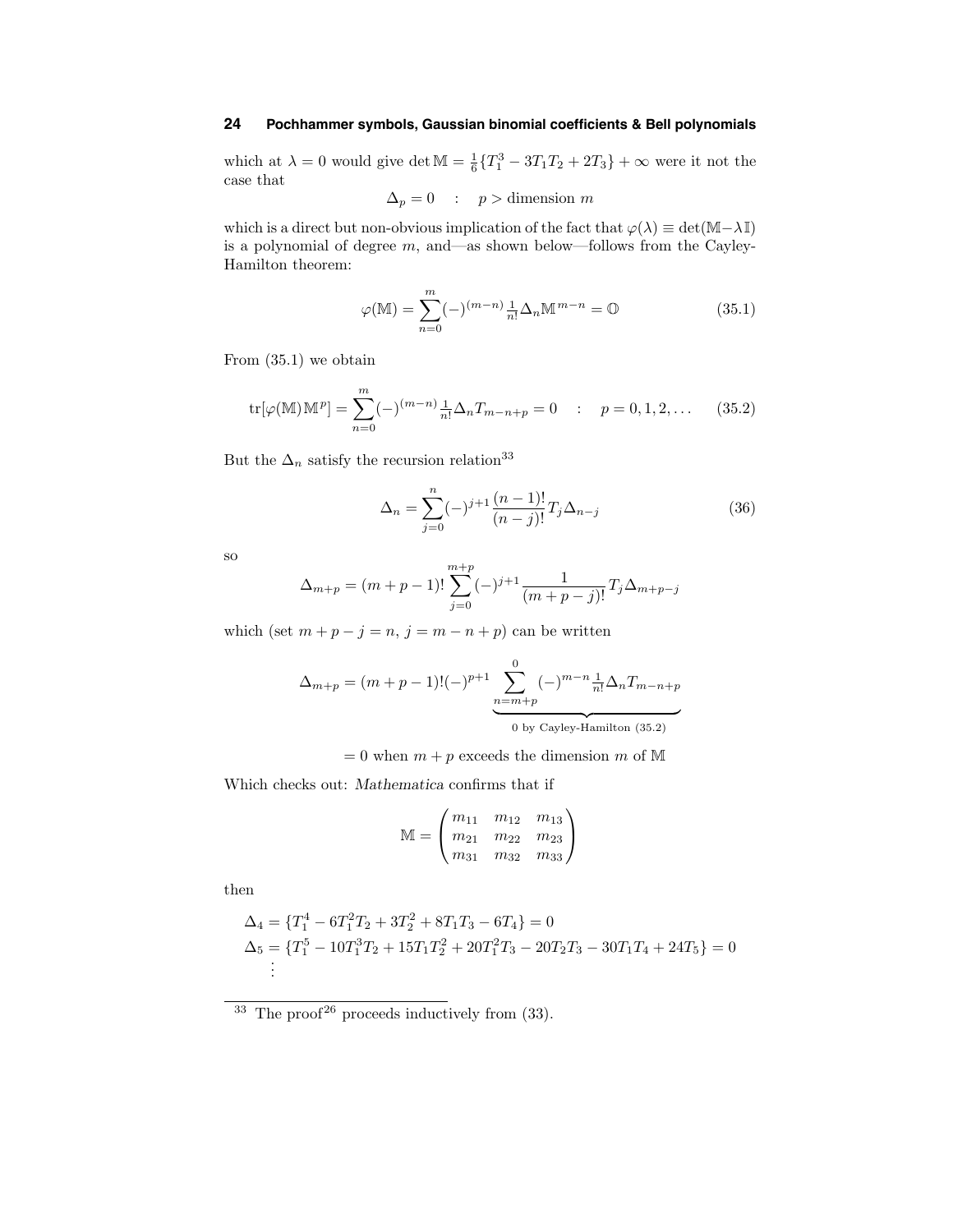# **Application to matrix theory 25**

The resuls developed above—relatively unfamilar though they are—often prove quite useful. For example, we have in (34) a trace-wise construction of the characteristic polynomial of M, and in

$$
\det \mathbb{M} = \frac{1}{m!} \Delta_m(T_1, T_2, \dots, T_m)
$$

a trace-wise construction of the determinant of the  $m \times m$  matrix M.

If M is antisymmetric (call it A to underscore the point) then great simplifications result from the fact that  $T_{\text{odd}} = 0$ , and from (33) we have

$$
\Delta_n = \begin{vmatrix}\n0 & T_2 & 0 & T_4 & \cdots & T_n \\
1 & 0 & T_2 & 0 & \cdots & T_{n-1} \\
0 & 2 & 0 & T_2 & \cdots & T_{n-2} \\
0 & 0 & 3 & 0 & \cdots & T_{n-3} \\
\vdots & \vdots & \vdots & \vdots & & \vdots \\
0 & 0 & 0 & 0 & \cdots & n-1 & T_1\n\end{vmatrix}
$$

where only terms of the form  $T_{\text{even}}$  appear in the last column. Thus

$$
\Delta_0 = 1 \n\Delta_1 = 0 \n\Delta_2 = -T_2 \n\Delta_3 = 0 \n\Delta_4 = 3T_2^2 - 6T_4 \n\Delta_5 = 0 \n\Delta_6 = -15T_2^3 + 90T_2T_4 - 120T_6
$$

which—though here computed directly—could have been read off from the descriptions of  $F_n = (-)^n \Delta_n$  presented on page 23. It is a familiar fact that when the determinant of such matrices A do not automatically vanish they are automatic perfect squares (of the so-called "Pfaffian"):

$$
\det \mathbb{A} = \begin{cases} 0 & \text{:} \quad \text{odd-dimensional cases} \\ [\text{Pf(A)}]^2 & \text{:} \quad \text{even-dimensional cases} \end{cases}
$$

Suppose, for example, that A is 4-dimensional and antisymmetric. Then

$$
T_2 = -2(a_{12}^2 + a_{13}^2 + a_{14}^2 + a_{23}^2 + a_{24}^2 + a_{34}^2)
$$
  
\n
$$
T_4 = (a_{12}^2 + a_{13}^2 + a_{14}^2)^2 + 2(a_{13}a_{23} + a_{14}a_{24}) + 8 \text{ similar terms}
$$

which when introduced into det  $\mathbb{A} = \frac{1}{4!} \Delta_4(T_2, T_4)$  give

$$
\det \mathbb{A} = \frac{1}{4!} (3T_2^2 - 6T_4) = \left(\frac{a_{14}a_{23} - a_{13}a_{24} + a_{12}a_{34}}{\text{Pfaffian of A}}\right)^2
$$

Such matrices A can be construed to be generators of rotations  $\mathbb{R} = e^{A}$  in 4-space. The characteristic polynomial of A can be written

$$
det(\mathbb{A} - \lambda \mathbb{I}) = \Delta_0 \lambda^4 + \frac{1}{2!} \Delta_2 \lambda^2 + \frac{1}{4!} \Delta_4 \lambda^0
$$

$$
= \lambda^4 + 2\alpha \lambda^2 + \beta^2
$$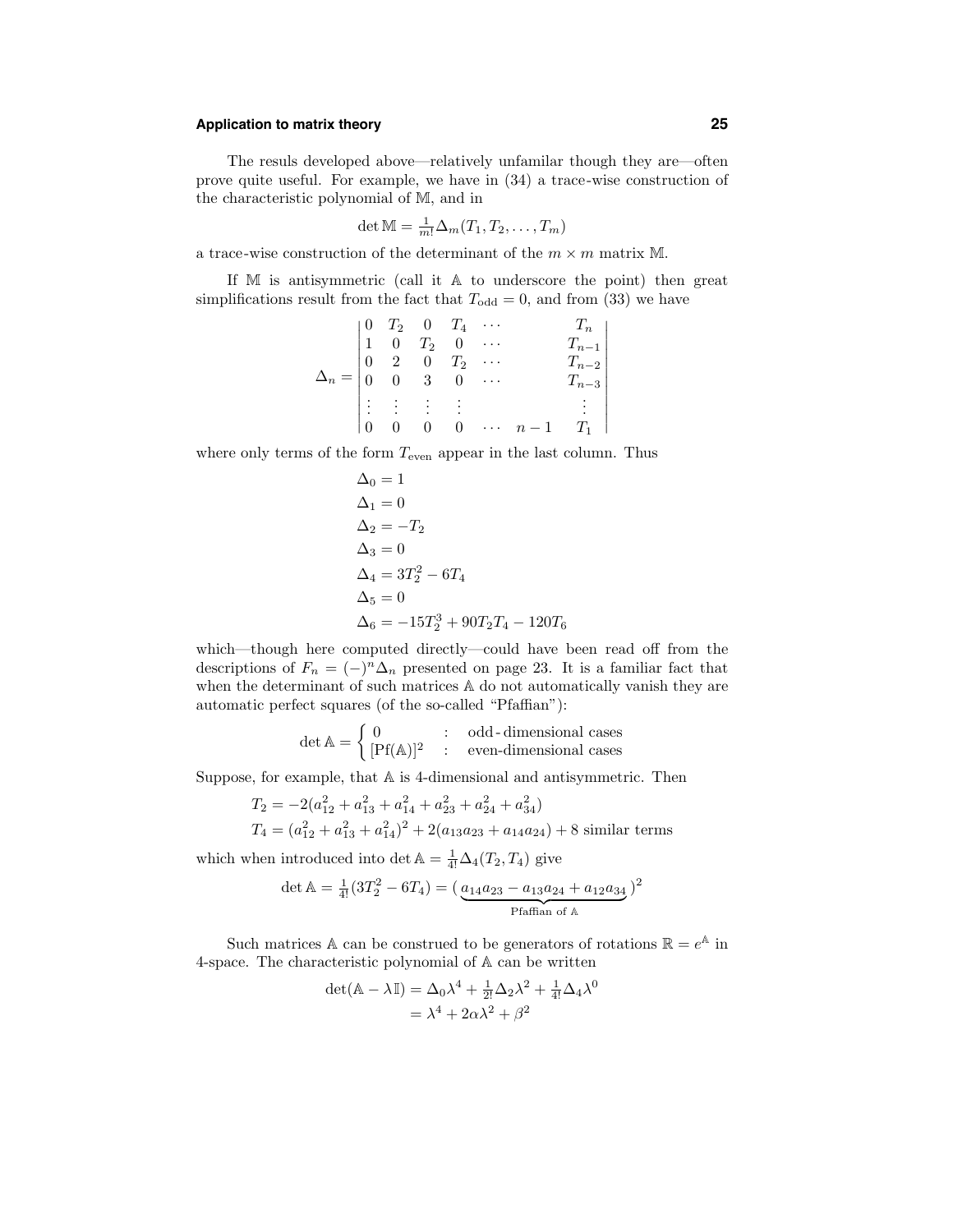where

$$
2\alpha = \frac{1}{2!} \Delta_2 = -\frac{1}{2} T_2 = (a_{12}^2 + a_{13}^2 + a_{14}^2 + a_{23}^2 + a_{24}^2 + a_{34}^2) > 0
$$
  

$$
\beta^2 = \frac{1}{4!} \Delta_4 = \frac{1}{8} (T_2^2 - 2T_4) = (a_{14} a_{23} - a_{13} a_{24} + a_{12} a_{34})^2 \ge 0
$$

By the Cayley-Hamilton theorem  $\mathbb{A}^4 + 2\alpha\mathbb{A}^2 + \beta^2 \mathbb{I} = \mathbb{O}$  which can be factored to read

$$
[\mathbb{A}^2 + (\alpha + \omega)\mathbb{I}][\mathbb{A}^2 + (\alpha - \omega)\mathbb{I}] = \mathbb{O} \text{ with } \omega = \sqrt{\alpha^2 - \beta^2}
$$

Assuming for the moment that  $\omega \neq 0$ , we establish easily that

$$
\mathbb{P}_{\pm} \equiv \pm \frac{1}{2\omega} [\mathbb{A}^2 + (\alpha \pm \omega) \mathbb{I}]
$$

comprise a complete set of orthogonal projection matrices:

$$
\mathbb{P}_{+} + \mathbb{P}_{-} = \mathbb{I}
$$

$$
\mathbb{P}_{+} \mathbb{P}_{-} = \mathbb{O}
$$

$$
\mathbb{P}_{\pm} \mathbb{P}_{\pm} = \mathbb{P}_{\pm}
$$

With this apparatus at hand, one is led by straightforward argument $34$  to the conclusion that

$$
\mathbb{R} = e^{\mathbb{A}}
$$
  
=  $(\cos \phi_+ \cdot \mathbb{I} + \sin \phi_+ \cdot \mathbb{Q}_+) \mathbb{P}_+ + (\cos \phi_- \cdot \mathbb{I} + \sin \phi_- \cdot \mathbb{Q}_-) \mathbb{P}_-$  (37)

where  $\phi_{\pm} = \sqrt{\alpha \mp \omega}$  and  $\mathbb{Q}_{\pm} = \mathbb{A}/\phi_{\pm}$ . The right side of (37) describes rotations through angles  $\phi_{\pm}$  on a pair of orthogonal planes in 4-space.<sup>35</sup>

If M is an *m*-dimensional projection matrix (call it  $\mathbb P$  to underscore the point) that projects onto a  $k$ -dimensional subspace of  $m$ -space, then

$$
\left\{ \mathbb{P}^2 = \mathbb{P} \text{ and } \operatorname{tr} \mathbb{P} = k \right\} \implies T_p = k \; : \; (\text{all } p)
$$

and we have

$$
\Delta_n = \begin{vmatrix} k & k & k & k & \cdots & k \\ 1 & k & k & k & \cdots & k \\ 0 & 2 & k & k & \cdots & k \\ 0 & 0 & 3 & k & \cdots & k \\ \vdots & \vdots & \vdots & \vdots & & \vdots \\ 0 & 0 & 0 & 0 & \cdots & n-1 & k \end{vmatrix} = \frac{k!}{(k-n)!}
$$

 $34$  For details, see page 19 in "Some applications of an elegant formula..."<sup>26</sup>

<sup>&</sup>lt;sup>35</sup> For extension of the argument to the *n*-dimensional case, see pages  $14-18$ in "Extrapolated interpolation theory" (1997).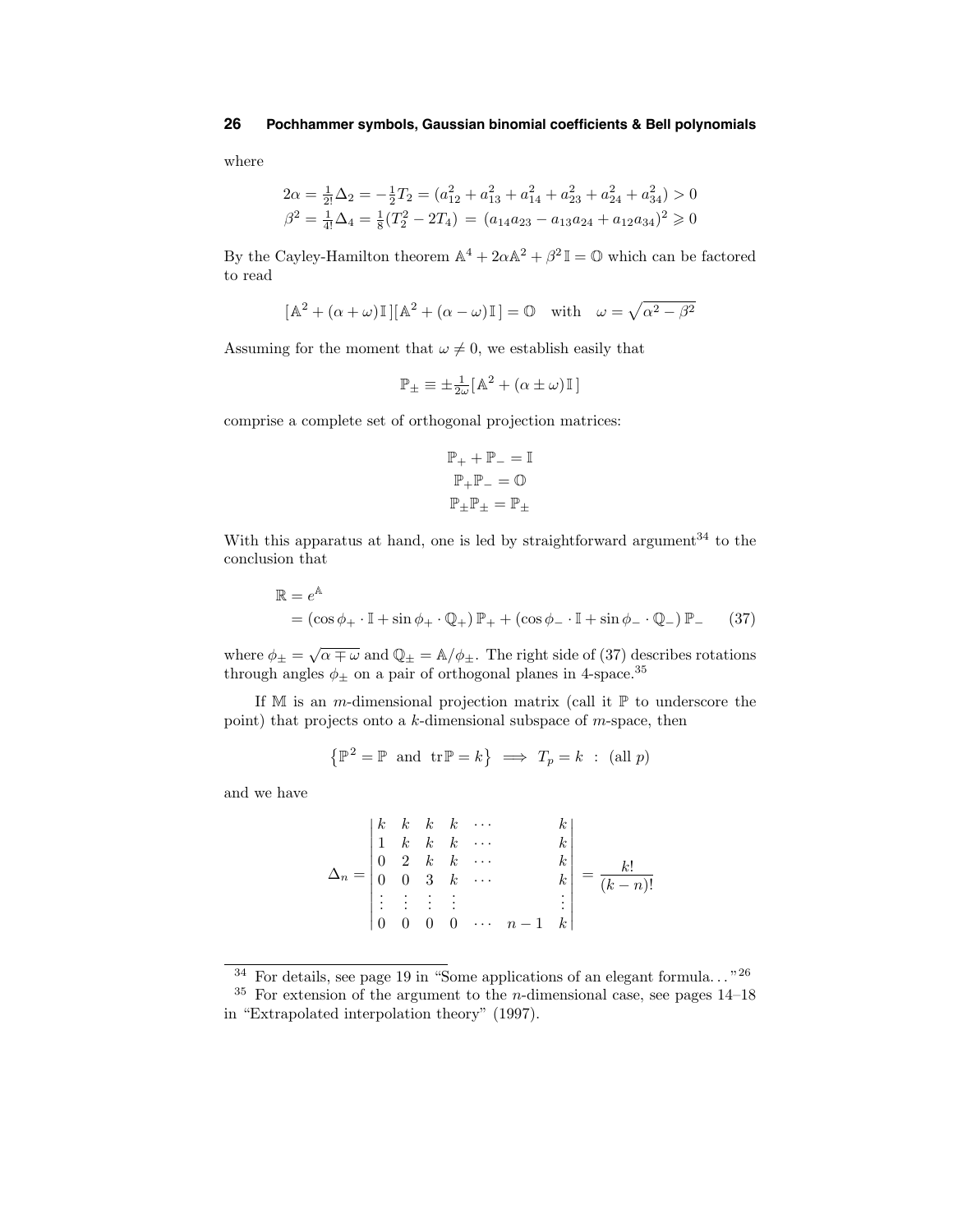giving

$$
\det(\mathbb{P} - \lambda \mathbb{I}) = \sum_{n=0}^{m} \frac{1}{n!} \Delta_n (-\lambda)^{m-n}
$$

$$
= \sum_{n=0}^{m} \frac{1}{n!} \frac{k!}{(k-n)!} (-\lambda)^{m-n}
$$

$$
= (-\lambda)^{m-k} \cdot \sum_{n=0}^{m} {k \choose n} (-\lambda)^{k-n}
$$

$$
= (-\lambda)^{m-k} \cdot (1-\lambda)^k
$$

We conclude (not unexpectedly!) that the eigenvalues of  $\mathbb P$  are

- 1, with multiplicity  $k$ , and
- 0, with multiplicity  $m k$ .

**Applications to elementary analysis.** One encounters expressions of the form

$$
\left[\frac{d}{dx} + f'(x)\right]^n g(x)
$$

which by the "shift rule" can be written

$$
e^{-f(x)}\left(\frac{d}{dx}\right)^n e^{f(x)}g(x) = \sum_{k=0}^n {n \choose k} \left[ e^{-f(x)} \left(\frac{d}{dx}\right)^k e^{f(x)} \right] g^{(n-k)}
$$

One can bring  $(26)$  to the development of the expression  $[etc.]$ . To avoid notational clutter I look to the case  $n = 4$ :

RHS = 
$$
g^{(4)} + 4f'g^{(3)} + 6\begin{vmatrix} f' & f'' \\ -1 & f' \end{vmatrix} g^{(2)}
$$
 (38.1)  
+  $4 \begin{vmatrix} f' & f'' & f''' \\ -1 & f' & 2f'' \\ 0 & -1 & f' \end{vmatrix} g^{(1)} + \begin{vmatrix} f' & f'' & f''' & f'''' \\ -1 & f' & 2f'' & 3f''' \\ 0 & -1 & f' & 3f'' \\ 0 & 0 & -1 & f' \end{vmatrix} g$ 

which in terms of the complete Bell polynomials (page 19) becomes

$$
= g^{(4)} + 4B_1(f') \cdot g^{(3)} + 6B_2(f', f'') \cdot g^{(2)} + 4B_3(f', f'', f''') \cdot g^{(1)} + B_4(f', f'', f''', f'''') \cdot g
$$
(38.2)

In the case  $g(x) = 1$  we recover the Faà di Bruno-Ivanoff determinant  $F_4$ that appears on page 22. We can expect interesting results to arise from (38) whenever  $f(x)$  has nice derivative properties. For example, in the simplest case  $(f(x) = -\frac{1}{2}x^2, g(x) = 1)$  one is led to determinantal/Bell descriptions of the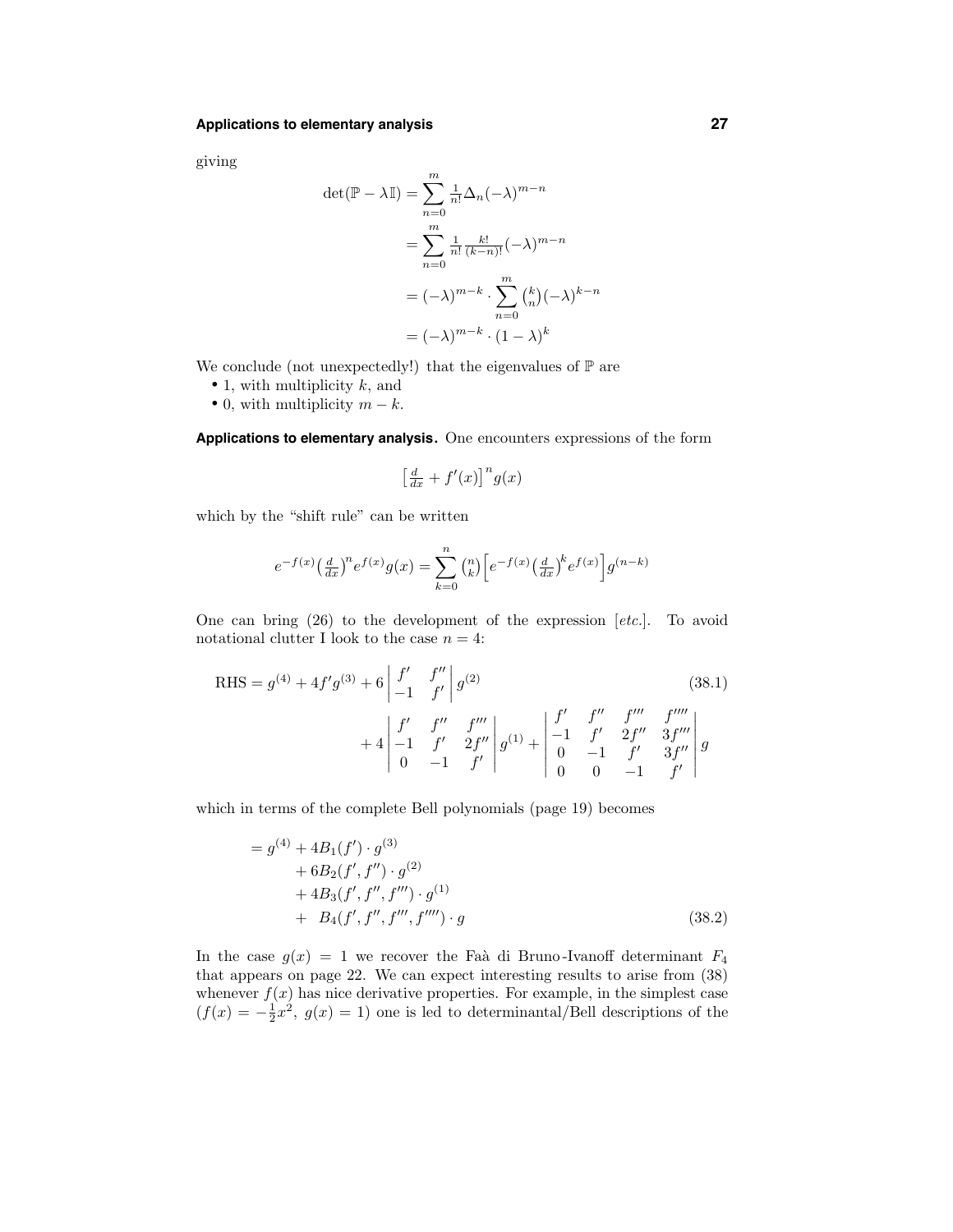Hermite polynomials

$$
He_n(x) = (-)^n e^{\frac{1}{2}x^2} \left(\frac{d}{dx}\right)^n e^{-\frac{1}{2}x^2}
$$
  
\n
$$
\begin{vmatrix}\nx & 1 & 0 & 0 & 0 & \cdots & 0 & 0 \\
1 & x & 2 & 0 & 0 & \cdots & 0 & 0 \\
0 & 1 & x & 3 & 0 & \cdots & 0 & 0 \\
0 & 0 & 1 & x & 4 & \cdots & 0 & 0 \\
\vdots & \vdots & \vdots & \vdots & \vdots & \vdots & \vdots & \vdots \\
0 & 0 & 0 & 0 & 0 & \cdots & x & (n-1) \\
0 & 0 & 0 & 0 & 0 & \cdots & 1 & x\n\end{vmatrix}
$$
  
\n
$$
= B_n(x, 1, 0, 0, \ldots, 0)
$$
  
\n
$$
\downarrow
$$
  
\n
$$
He_1(x) = x
$$
  
\n
$$
He_2(x) = x^2 - 1
$$
  
\n
$$
He_3(x) = x^3 - 3x
$$
  
\n
$$
He_4(x) = x^4 - 6x^2 + 3
$$
  
\n
$$
He_5(x) = x^5 - 10x^3 + 15x
$$
  
\n(39)

The recursion relation

$$
He_n(x) = xHe_{n-1}(x) - (n-1)He_{n-2}(x)
$$

and some of the many other properties of the Hermite polynomials can be obtained as quick consequences of (39).

#### **ADDENDUM**

On page 9 I had occasion to remark that

$$
\binom{n}{m} = \frac{n(n-1)\cdots(n-m+1)}{1\cdot 2\cdot 3\cdot \cdots \cdot m} \quad : \quad n \text{ and } m \leq n \text{ integers}
$$

"gives every appearance of being a fraction," though as the answer to a question of the form "In how many ways...?" it must certainly be an integer. That such denominataors are invariably factors of such numerators I conceived to be a number-theoretic proposition which I was unable to demonstrate.<sup>15</sup> Nor am I yet. Ray Mayer has, however, remarked that the fact that binomial coefficients are integers can be proved by induction: if it be granted that the numbers  $\binom{n-1}{k}$  on the  $(n-1)$ <sup>th</sup> row of Pascal's triangle are integers, then it follows from Pascal's identity  $\sim$ n − 1  $+1$ 

$$
\binom{n-1}{k-1} + \binom{n-1}{k} = \binom{n}{k}
$$

that so also are the numbers on the  $n<sup>th</sup>$  row.